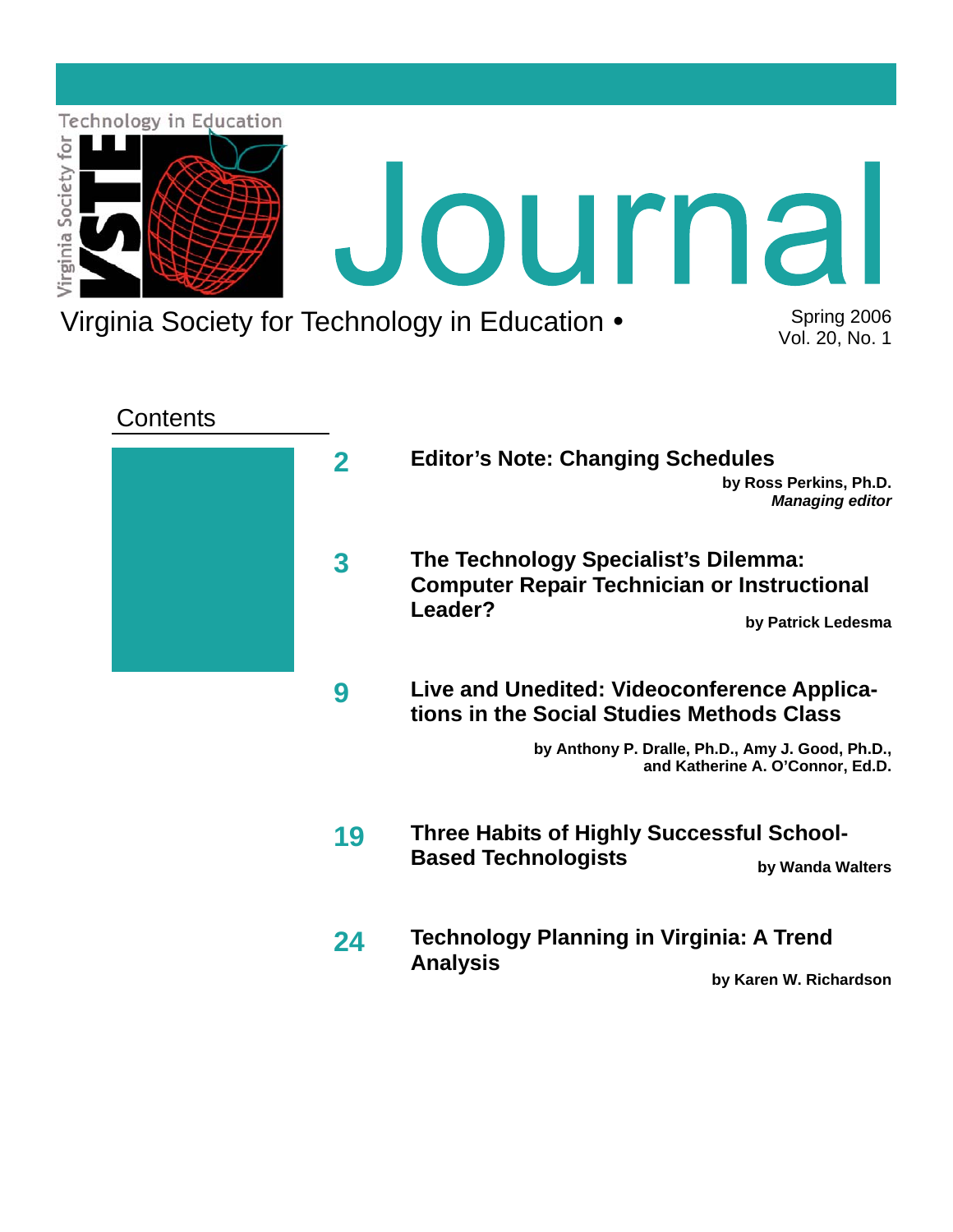

# **Editor's Note:** Changing Schedules

**www.vste.org** 

This note is to inform the readers of and contributors to the VSTE Journal that following this issue, the Journal will be published on a more open-ended basis. As such, we hope it will be more responsive to needs of those involved in educational technology.

This change is the most significant move since the Journal went from a printed publication in 2001 to a PDF-only version. The change to electronic format was based primarily on economic factors. The change to publication schedule is being made not due to economic factors, but due to what we see as a need within the academic community.

The plan is to publish articles as soon as they have passed through peer review and been edited (if necessary) by the author(s). The process will benefit readers who have more ready access to quality information. It will also benefit authors, who will not have to wait for months to see their work printed. This means that rather than being published twice-per-year as a collection of four to six articles, the Journal will be comprised of individually published articles throughout the year, very possibly one-ata-time.

Since articles are already made individually available to readers, the change may not be readily evident. New articles that have been published will be listed each month in the VSTE Edge, and of course archived on VSTE's website. For organizational purposes, the volume number will change in September, and individual articles will have pages numbered in serial fashion within each academic year.

The VSTE Journal will remain a refereed publication, with submissions being subject to a double-blind peer-review. We are committed to continuing a tradition of fair, unbiased critiques by experts in the field of instructional technology, teacher education, and K12 technology integration.

If you desire more information about the VSTE Journal, please contact: journal@vste.org. For those who would like to submit an article, please read and follow the submission guidelines, and submit your article to: journal\_submissions@vste.org

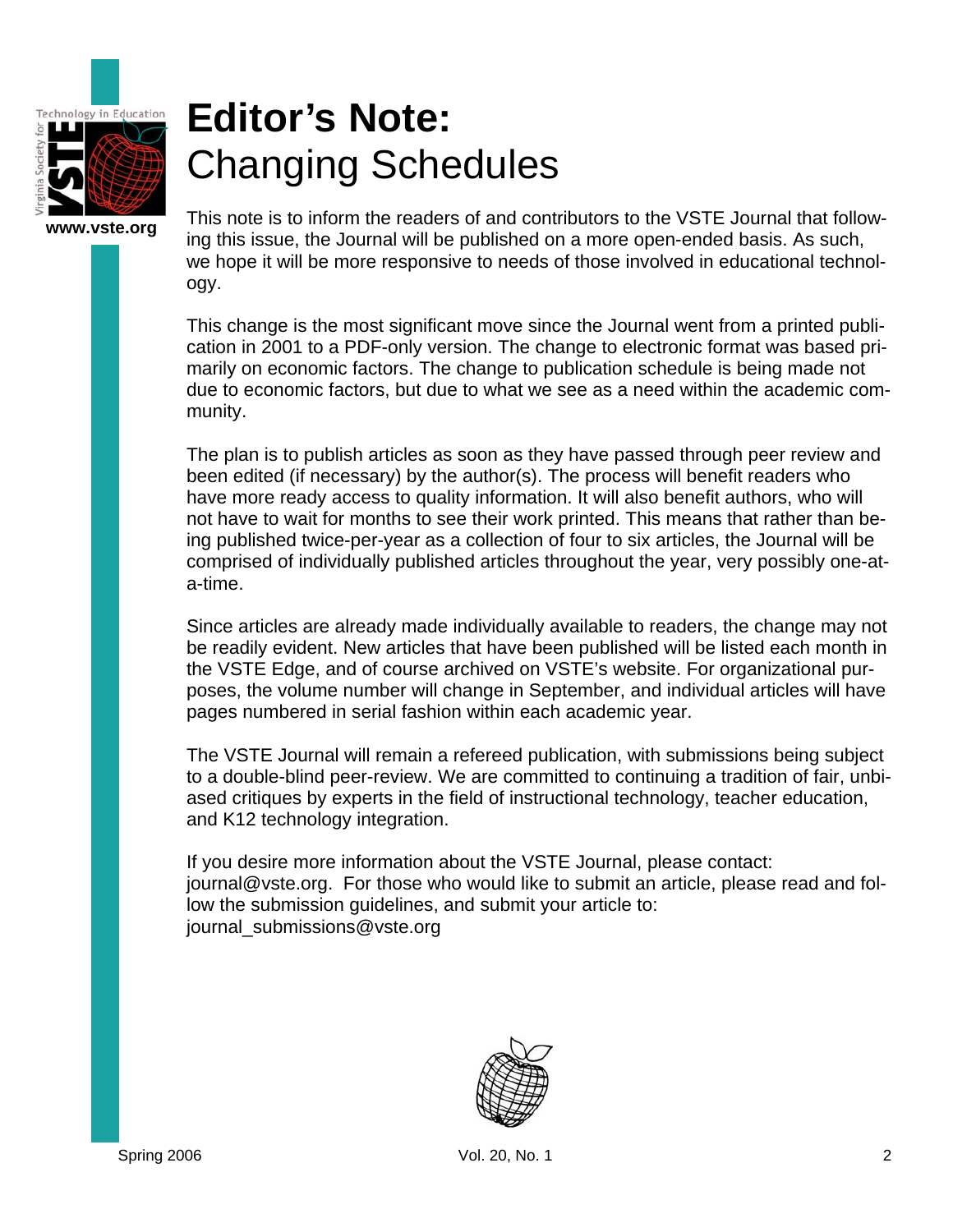Technology in Education



**www.vste.org** 

# The Technology Specialist's Dilemma: Computer Repair Technician or Instructional Leader? **Ten Steps for Success for Technology and Instructional Leadership in Schools**

*by Patrick Ledesma* 

s technology becomes more embedded in the daily operation and instruction in schools and classrooms, the role of the technology resource teacher or specialist has evolved to meet these new demands. Whereas such roles were previously limited to computer maintenance and the occasional skillbuilding "how to" lesson, today's technology specialist is often faced with balancing a variety of maintenance, instructional, staff development, and leadership challenges.  $\mathbf{A}_{\text{struc}}$ 

 Many districts created broad "job responsibilities" that describe the dual technology and instructional role in order to define the evolving nature of the position, but often the actual implementation of that role varies from school to school and from individual to individual.

 This article examines some of the observations and successful strategies for implementing technology integration and leadership in a school community and is written to help teachers thinking about a technology resource position or the teacher who has just begun their new technology specialist role.

## *Step 1: Know your strengths and have a variety of teacher leadership experiences before accepting the job to minimize the "initiation period."*

Between the role of classroom teacher and the role of administrator exists the ambiguous role of the instructional specialist that is neither classroom teacher nor administrator. Classroom experience enables the technology specialist to understand instruction, but classroom experience alone does not always prepare one for influencing and guiding adult practices. Teacher leadership experiences at the department, grade, or school level add an essential level of credibility for working with teachers. Additional experiences such as mentoring, curriculum development, and participation in county wide leadership opportunities are also important. An established teacher-leader transitioning into an ambiguous position will easily define that role with administration and teachers as an instructional and staff development role rather than simply a repair function.

## *Step 2: Collaborate with administration on a consistent basis to set school-wide and grade-level expectations.*

Administrative support is essential for effective instructional leadership.

The VSTE Journal is published by the Virginia Society for Technology in Education. Permission is granted to copy and distribute single articles from this publication for non-profit use with copyright notice.

Contents copyright © 2006, VSTE All rights reserved.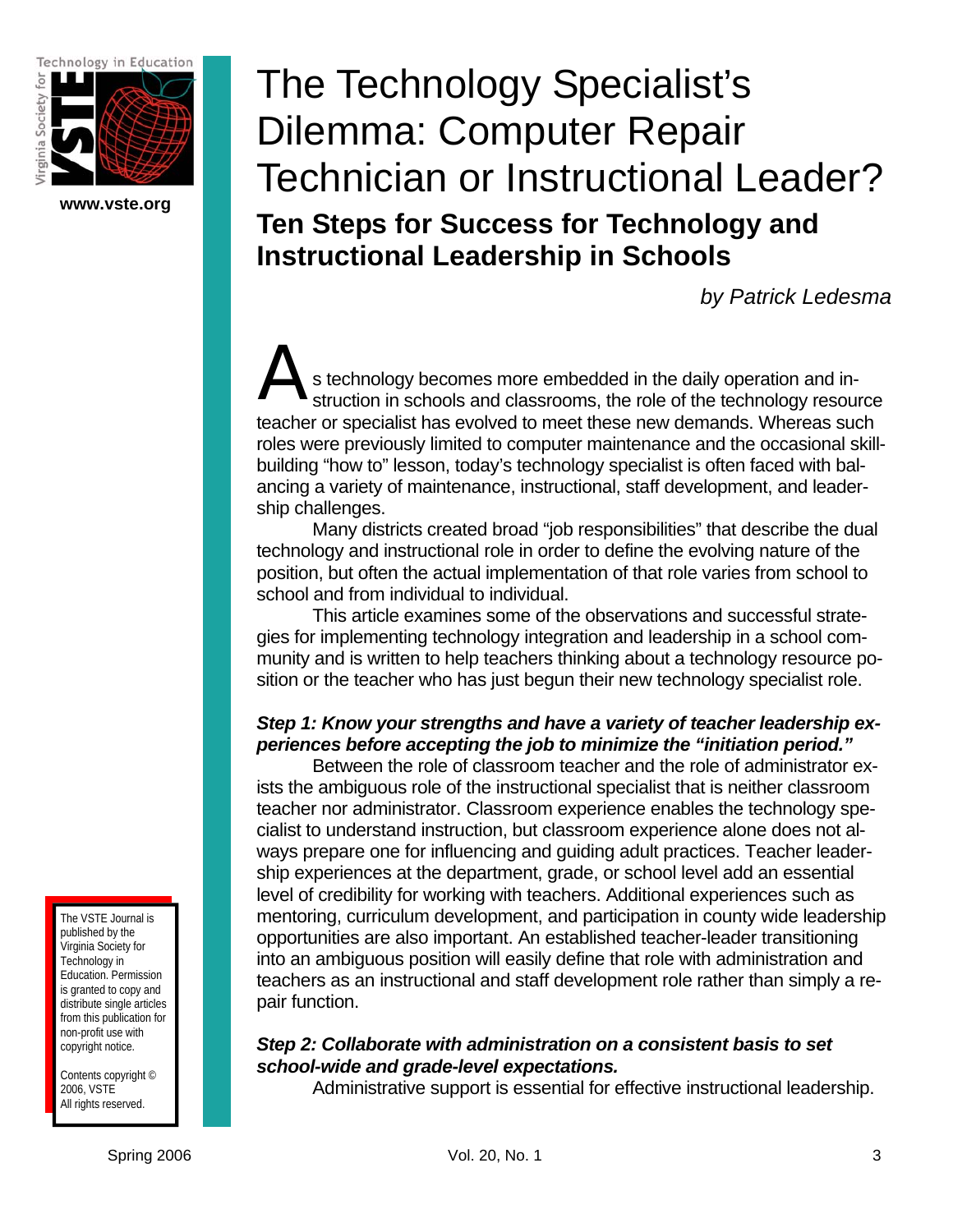

## **Technology Specialist's Dilemma, continued**

To facilitate this process, technology specialists must have the expertise and skills to communicate how technology issues affect the administrative and instructional functions of the school and to make recommendations on how to implement policies and support efforts. The final decision is always up to administrators, but technology specialists must articulate the possible options, benefits, and concerns. The technology specialist must establish a productive relationship with administrators and meet weekly to keep them informed of all ongoing and upcoming issues and projects.

### *Step 3: Establish procedures to manage the technology (prioritize and define what is important and what can wait).*

 Many schools now have a variety of desktop computer labs, mobile laptop carts, Smartboards, Interwrite Pads, digital cameras, digital video cameras, LCD projects; the list goes on and on. Murphy's Law dictates that the technology will inevitably break or not work as planned. Teachers must know the proper procedures to follow to request assistance. The technology specialist must organize what gets addressed first based on specific criteria – most often what impacts immediate student instruction or ongoing school wide priorities, rather than individual teacher demands or personal expectations. Having previous classroom experience, the technology specialist understands the teacher perspective that the most important thing to teachers are their individual classrooms, but successfully maintaining a school environment necessitates a more global understanding of school priorities and needs.

 Perhaps one of the more challenging tasks is convincing teachers that their classroom computer is a work computer designed for specific county duties, rather than an extension of their home computer. If limiting administrative privileges to install personal software or other software not on the approved county list is necessary to lessen repair problems and conflicts, the technology specialist must plan with administration to develop and enforce specific policies and expectations.

 On the other hand, the technology specialist also learns and collaborates with teachers to maximize the use of the computer. Often teachers have knowledge of instructional software that can be useful to their specific setting. In these instances, the technology specialist works with the teacher and county policies to implement the software in the classroom.

 Just as all classroom teachers know that student learning occurs only after successful classroom management, technology specialists must gain control of repair issues to make time for staff development and instructional leadership. Being able to prioritize a schedule based on school wide priorities and instructional goals, rather than responding to every issue when stopped in the hallway, will allow the technology specialist time to address all issues appropriately.

### *Step 4: Understand your school community and realize your role in fulfilling its mission:*

 It is critical for the technology specialist to understand the needs of the students, teachers, and administrators. What affects student achievement at the school? What are the technology proficiencies of various teachers and how does each team view technol-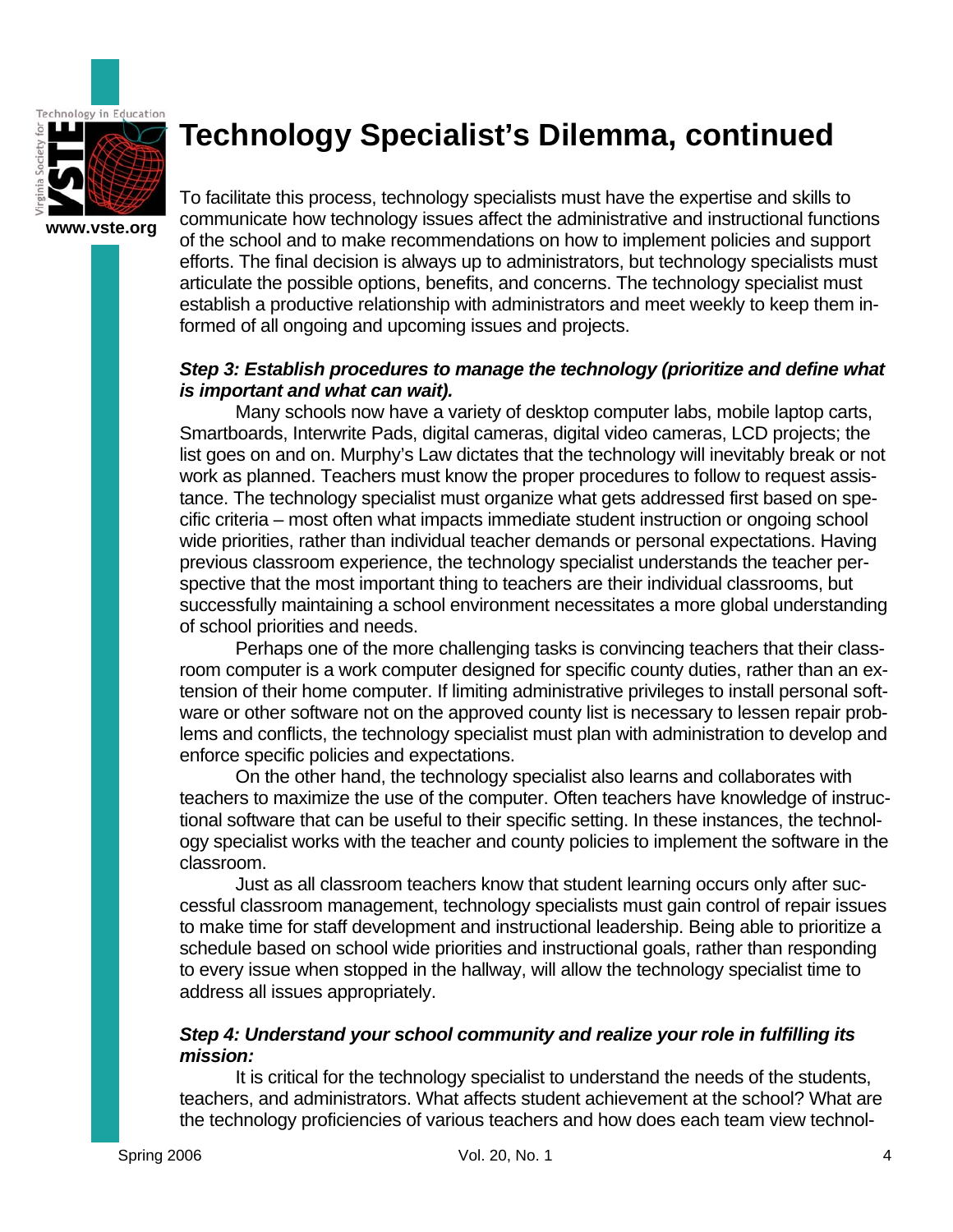

## **Technology Specialist's Dilemma, continued**

ogy's role in their instruction? Which administrators are more technology savvy? The technology specialist must understand these issues in order to design appropriate and effective planning and collaboration efforts. Personally designed surveys based on specific school needs given to staff at the beginning of the year can help the specialist categorize the training needs of staff. Ultimately, consistent face to face contact with teachers and students add tremendously to the specialist's understanding of the school culture.

 At Holmes MS, we understand the challenges our diverse socio-economic community faces with technology. Over 40% of the students receive free and reduced lunch and over 90 different countries are represented in our student population. Basic access at home for many of our students is always an issue, but understanding the role of technology in society we also know that the "haves" will never wait for the "have nots". So, we strive to expose our students to technology as often as possible during the school day and through after-school programs. Although students can learn technology skills through electives and after-school programs such as Technology Club, technology is integrated into other clubs. For example, students film and edit video on the computer for the news show that is broadcasted through the school. The Student Council also films and edits videos to show new and upcoming students a tour of the school. Highlights of intramural games are part of the school website. This approach of integrating technology wherever it fits helps maximize exposure.

 Teachers display a wide variety of skills and preferences with technology. When providing staff development, it is important to consider how different teams utilize technology and who among the teachers are at the invention stage of technology integration, who are at the appropriation, adaptation, adoption stages, and which need help moving past the entry stage. Some teachers are very independent and prefer be given the technology and no further assistance. Others may require simple "how to" instructions and can immediately make curriculum connections.

 Many teachers benefit from sessions that introduce the technology, give sample applications, then allow for guided planning time to integrate the technology into their classroom. These teachers may require follow-up support. Then there are always a few teachers who may require significant assistance learning and integrating the technology. They benefit from smaller group or one-on-one sessions with consistent follow up. For the fewer teachers who need encouragement to adapt the technology to comply with school expectations, the technology specialist must collaborate with administration so that both support and direction can be provided.

 It is also important to know which teachers are interested in expanding their skills and are willing to participate in special projects. These are the pioneers who will take risks and be supportive when implementing innovative projects through grants and other creative solutions. They will also be the "teacher trainers" who help other teachers on their team or department learn technology skills. Having a "cadre" of teachers who are proficient with technology and willing to share their skills is an important resource for the technology specialist.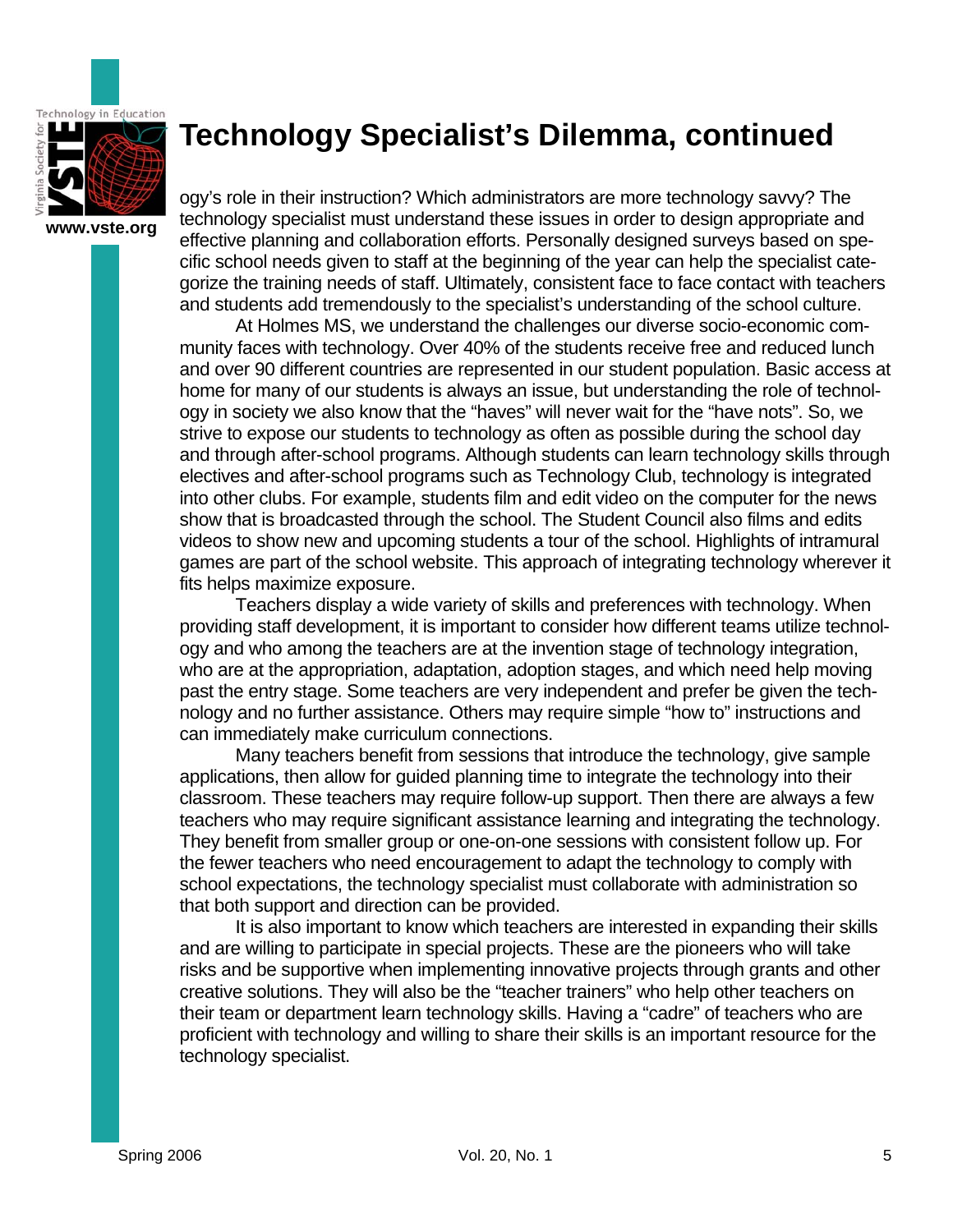

**www.vste.org** 

## **Technology Specialist's Dilemma, continued**

### *Step 5: Understand the needs of adult learners.*

The technology specialist understands the difference between teaching children and teaching other teachers. The research on adult learners is plentiful. Teachers value practical instruction that is relevant to their students and classroom. They appreciate being able to share their own knowledge and experiences as they learn about the possibilities of what is being taught. Understanding of these principles combined with the personal and professional knowledge of those with whom one works assists the technology specialist in knowing what will motivate each teacher to learn new strategies or comply with school expectations.

### *Step 6: Understand the instructional technology initiatives and direction of the system and how it affects teachers in the classroom.*

Teachers and students in Fairfax County Public Schools benefit from a wide variety of instructional initiatives and programs; however, since the education profession has witnessed many strategies or programs come, go, and sometimes come back again, it may be difficult to distinguish between "fads" and what will be lasting changes to our profession. *The technology specialist understands how technology applications have the power to change traditional classroom practices.*

 When Blackboard was introduced, some teachers weren't comfortable with the concept of online access to classroom information and the emphasis on email communication since they were accustomed to telephone contact and written assignment books. This new technology "disrupted" their traditional practices and perceptions; however, our discussions (at Holmes MS) centered upon the fact that even if Blackboard were to be replaced, the fact remained that email correspondence and on-demand access to classroom information were becoming parents' standard expectation. Any replacement system would have similar features. The teachers had to understand that progress in society's expectations for accessing information were changing classroom practices and the traditional methods of parent communication and collaboration.

 As teachers adopt the Benchmark Assessment Reporting Tool (BART) initiative to give online assessments to students, the timely feedback and various reports that can be generated by BART are changing assessment practices, and department and team collaboration. Although some teachers may still view this as a simple online assessment given and interpreted in isolation, many realize that this initiative, by providing common assessments online that can be given school and county wide, changes the tradition of the teacher as working "alone" in the classroom. Now test results across classes and schools can be compared and analyzed relatively easily.

 These rapid changes in teaching made possible by technology will require the technology specialist to keep current in both technology and instructional issues in order to facilitate and lead discussions about instructional practices.

### *Step 7: When teaching teachers, skills training is good, but leadership development is best*.

 Teaching "how to" skills is a common theme for technology *training*, but only when instructional applications are made to the curriculum does actual *development* begin. The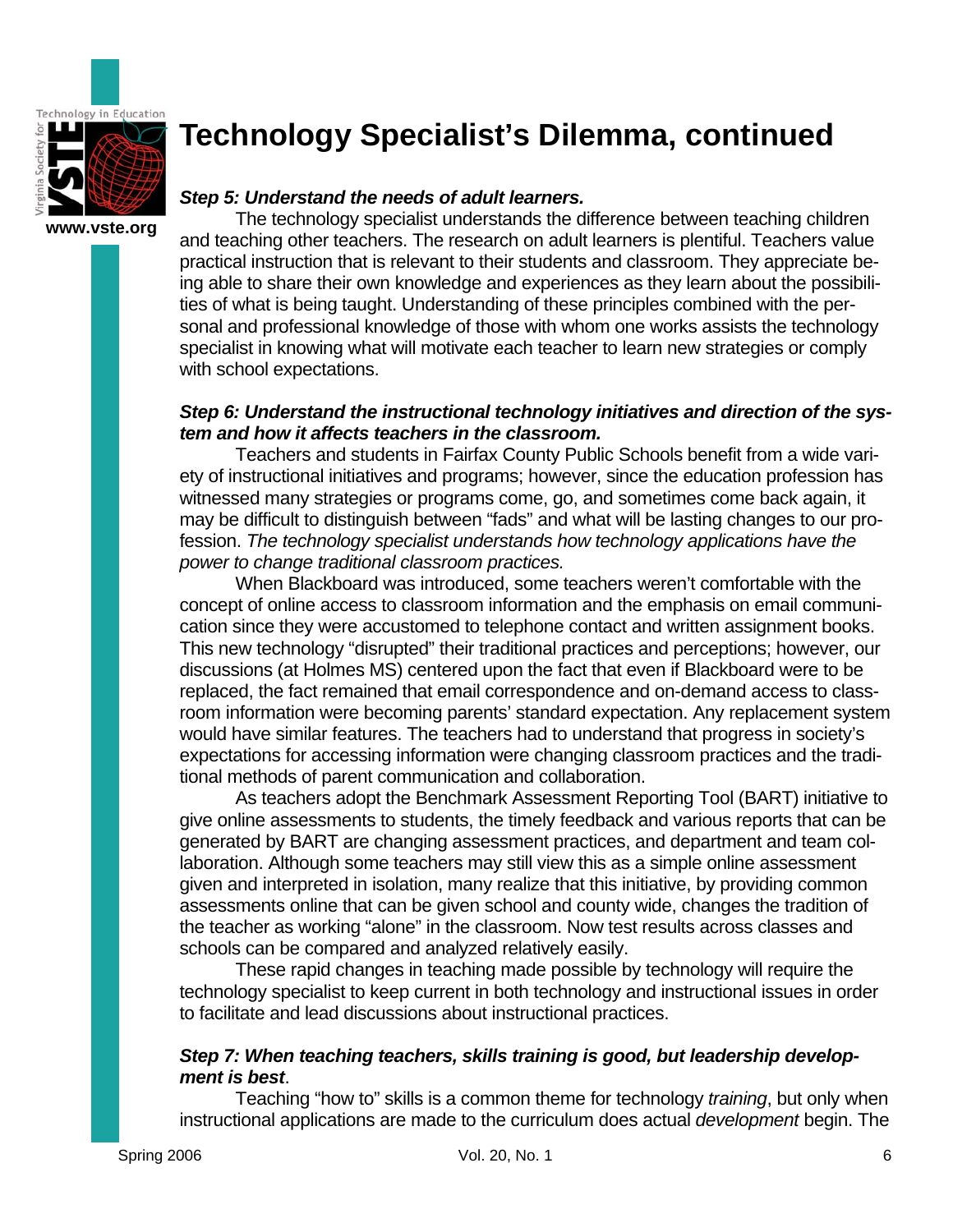

## **Technology Specialist's Dilemma, continued**

role of the technology specialist is part staff development: helping teachers expand their instructional repertoire with technology. With these new skills come the opportunity for encouraging leadership and professionalism. When a teacher learns a new strategy, are there opportunities to teach other teachers, present at a faculty meeting, or share with other county teachers or specialists? A technology specialist with experience in schoolwide and county-wide leadership opportunities will be in the advantageous position of helping teachers realize their potential beyond the classroom. Perhaps that teacher is ready to become a new teacher mentor in the county mentoring program or would write curriculum during the summer. Perhaps the teacher is ready to pursue National Board Certification. A technology specialist who views technology skill building as only the beginning of professional development can help teachers grow to be better teachers and leaders.

 At Holmes, the seventh grade social studies and English teachers wanted to create review questions and activities for students that could be accessible at home and school. Together with the technology specialist, they created a series of online questions and review games using Quia.com; they created a website to link those activities, then shared this resource with the county specialist and social studies departments at other schools. They then reserved the mobile laptop labs after school to give students without computer access at home the opportunity to benefit from these activities. The teachers kept data to monitor student progress. Another social studies teacher collaborated with the technology specialist and created a Civil War video/PowerPoint presentation with Microsoft Producer. They created a webpage to show the presentation with links to activities and other resources. The social studies teacher then sent these resources to the county specialist and shared them with other teachers.

### *Step 8: Maximize opportunities to teach students.*

 Technology specialists are in a unique and enviable position to share their enthusiasm and expertise in technology with students across grade levels. This opportunity exists only if the maintenance and repair challenges can be contained and the staff development opportunities organized. By co-teaching with teachers, technology specialists improve their own content knowledge while assisting the teacher with introducing or extending their technology skills. By working directly with students, technology specialists gain an understanding of student strengths, interests, and needs. Sharing instructional responsibility and being in front of the classroom reinforces the specialist's teaching and instructional role.

 If co-teaching isn't possible, the technology specialist can still impact student learning by organizing after-school programs or assisting with programs that can benefit from technology.

### *Step 9: Seize the initiative.*

 The technology specialist must be a self-starter and be able to operate independently with clear objectives in mind in situations where minimal direction is given. Having a sense of purpose and knowing what must be done in order to benefit students helps guide what must be prioritized and organized. The successful technology specialist ac-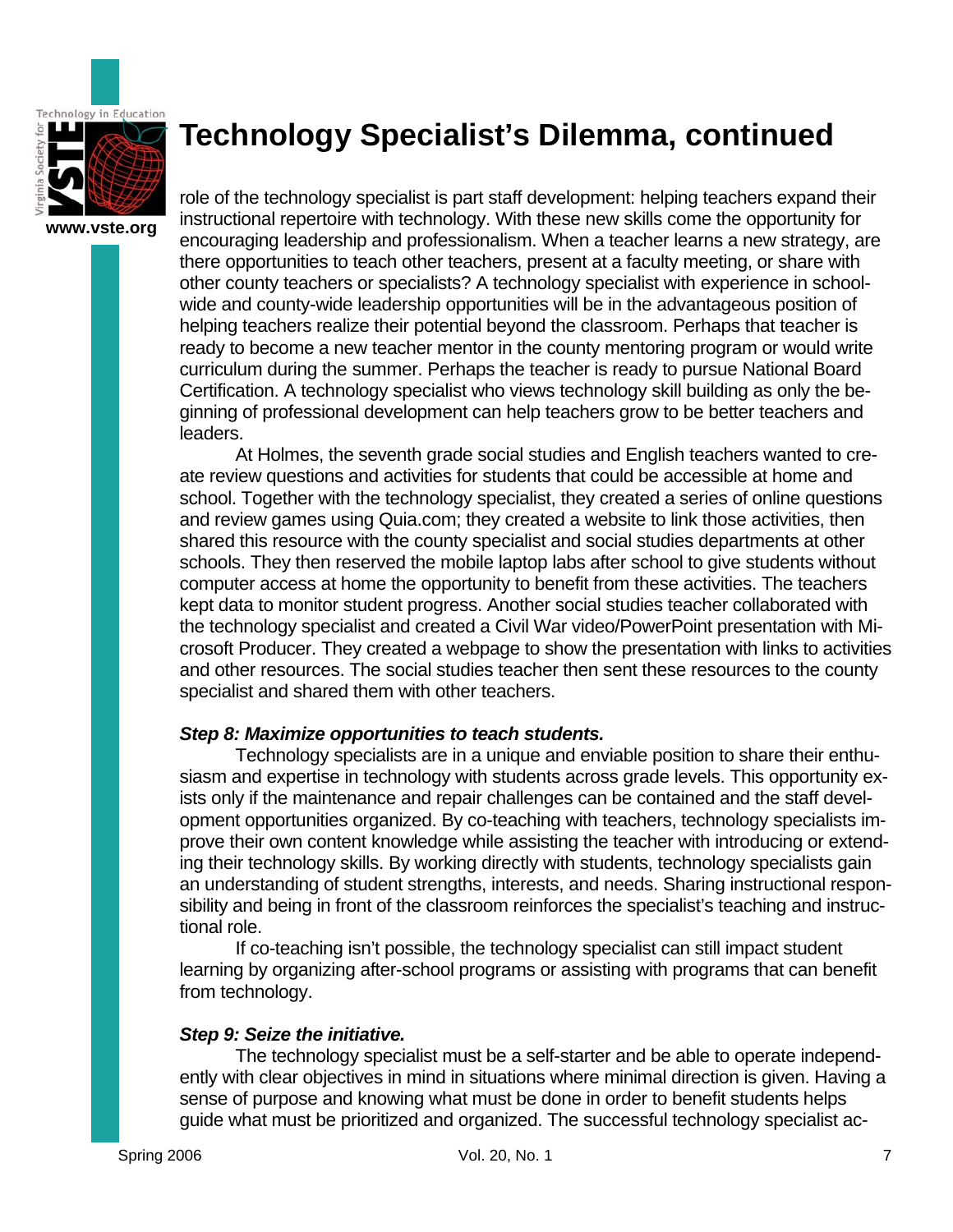

## **Technology Specialist's Dilemma, continued**

cepts the condition of the school and collaborates with administration and teachers to improve student learning. If resources are inadequate, the specialists should write grants and obtain funding from other resources. If some innovative technology such as the SmartBoard is not available to all teachers, then the specialist should maximize the learning and potential for the classrooms that do have them while educating others of their potential. The technology specialist can then seek funding through other sources to address equity issues.

### *Step 10: Most importantly, enjoy the job.*

 All technology specialists love technology and enjoy working with students. To be able to share this enthusiasm for technology in a work setting with teachers and students as a profession is truly a wonderful opportunity. That point should never be forgotten during times when one becomes overwhelmed with the mundane repair and inventory demands, the mixture of enthusiasm and frustration from teachers, students who always want more, the inevitable hardware failure, and never ending software patches and upgrades.

 After all, aren't you doing exactly what you chose to do? So take the moment to enjoy the details.

## **About the Author**

**Patrick Ledesma** is a School Based Technology Specialist at Holmes Middle School in Fairfax County. He has worked at the Office of Staff Development and Training and was a special education teacher in the middle and elementary settings. He earned his National Board Certification in Exceptional Needs in 2001 and will complete an Ed.S. degree in Educational Leadership and Policy Studies at Virginia Tech in June 2006. He can be reached at patrick.ledesma@fcps.edu.

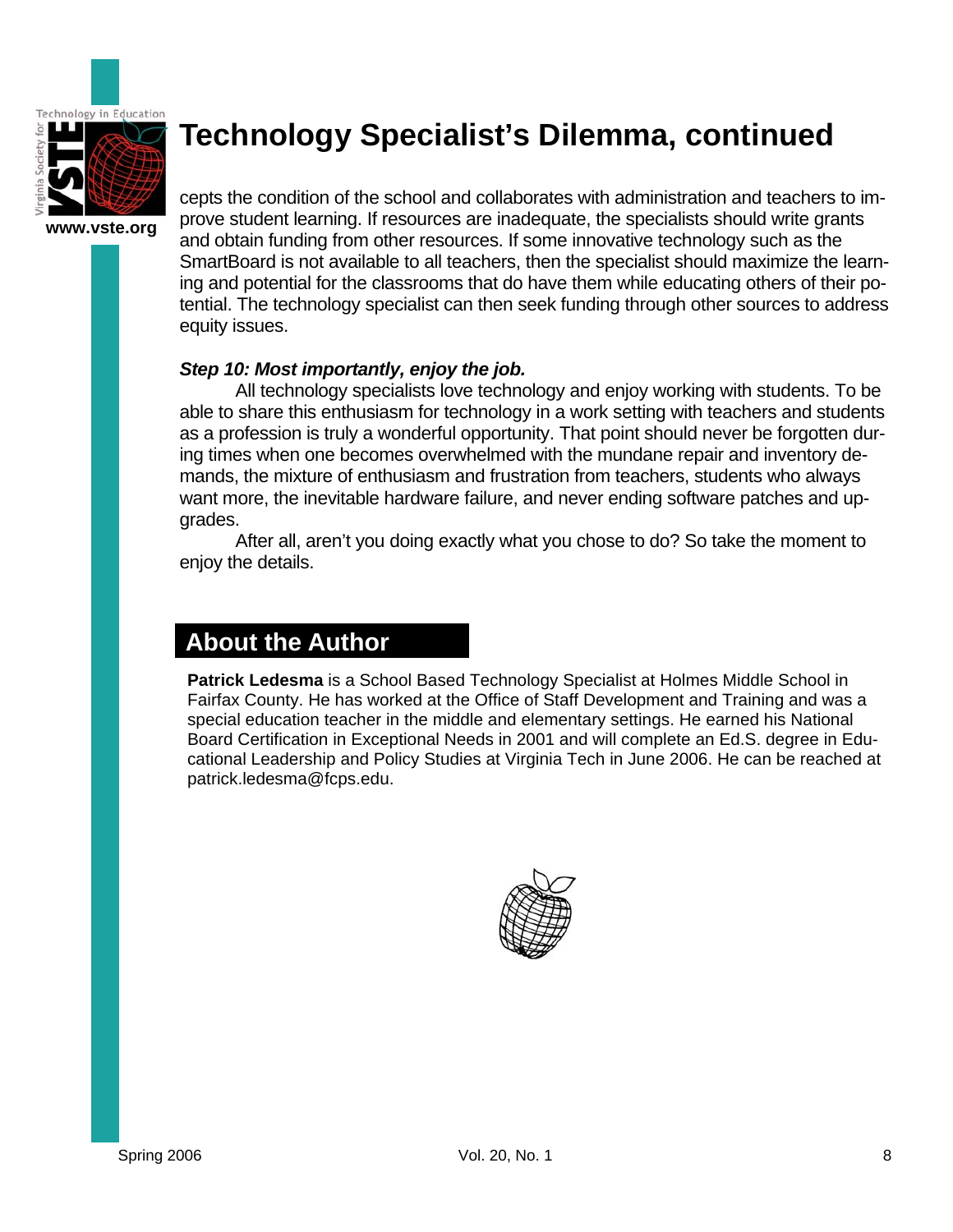Technology in Education



**www.vste.org** 

# **Live and Unedited: Videoconference Applications in the Social Studies Methods Class**

*by Anthony P. Dralle, Ph.D., Amy J. Good, Ph.D., and Katherine A. O'Connor, Ed.D.* 

n 1997, professor and researcher Peter Martorella looked for the emergence of the "sleeping giant" in social studies education, by which he referred to technology's still-slumbering role in teaching and learning social studies content. Since that time, the availability of one technological tool—the internet—has increased to the extent that most teachers and students are able to access a great variety of internet-based resources with little difficulty. Social studies teachers' increased use of the internet in their teaching must be credited at least in part to inservice programs' emphasis on using internet resources in teaching (Bolick, Berson, Coutts, & Heinecke, 2003). At the same time, instructors in teacher candidates' methods classes must continue to prepare teachers to use the newest technology tools, which are becoming available in public schools at an increasingly rapid rate (Bolick et al, 2003).  $\begin{array}{c}\n\hline\n\end{array}$ 

While the internet will continue to offer new and exciting resources for teaching and learning social studies, continued hardware and equipment advancements make possible many additional uses of internet technology as a teaching and collaborative tool. Specifically, continued expansions in Internet 2 bandwidth and the greater availability of high-speed internet connections at public schools facilitate using such videoconference applications as teleobservation and telecollaboration much more easily than even just five years ago. Using these technologies, along with affordable (between \$1,000-\$3,000) videoconferencing equipment, instructors in methods classes for teacher candidates can conduct real classroom observations and real-time collaborative classes with teachers and students thousands of miles from their on-campus college classroom. Skeptics have warned of videoconferencing's lack of reliability (Thorsen, 2003), but these concerns are diminishing quickly as more public schools and a great number of colleges and universities purchase the equipment needed to telecollaborate seamlessly.

### **Teleobservation in the Methods Class**

Teleobservation is a type of collaboration between a university and public schools that provides instructional and observational opportunities among classroom teachers, university professors, K-12 students, and preservice teacher candidates. Teleobservation is an observation method that includes team teaching and utilizes videoconferencing to enable a university professor and a K-12 classroom teacher to meet and plan a content lesson for K-12 students. The lesson can be taught by the classroom teacher, the university professor, or by both as team teachers. The preservice teacher candidates remain

The VSTE Journal is published by the Virginia Society for Technology in Education. Permission is granted to copy and distribute single articles from this publication for non-profit use with copyright notice.

Contents copyright © 2006, VSTE All rights reserved.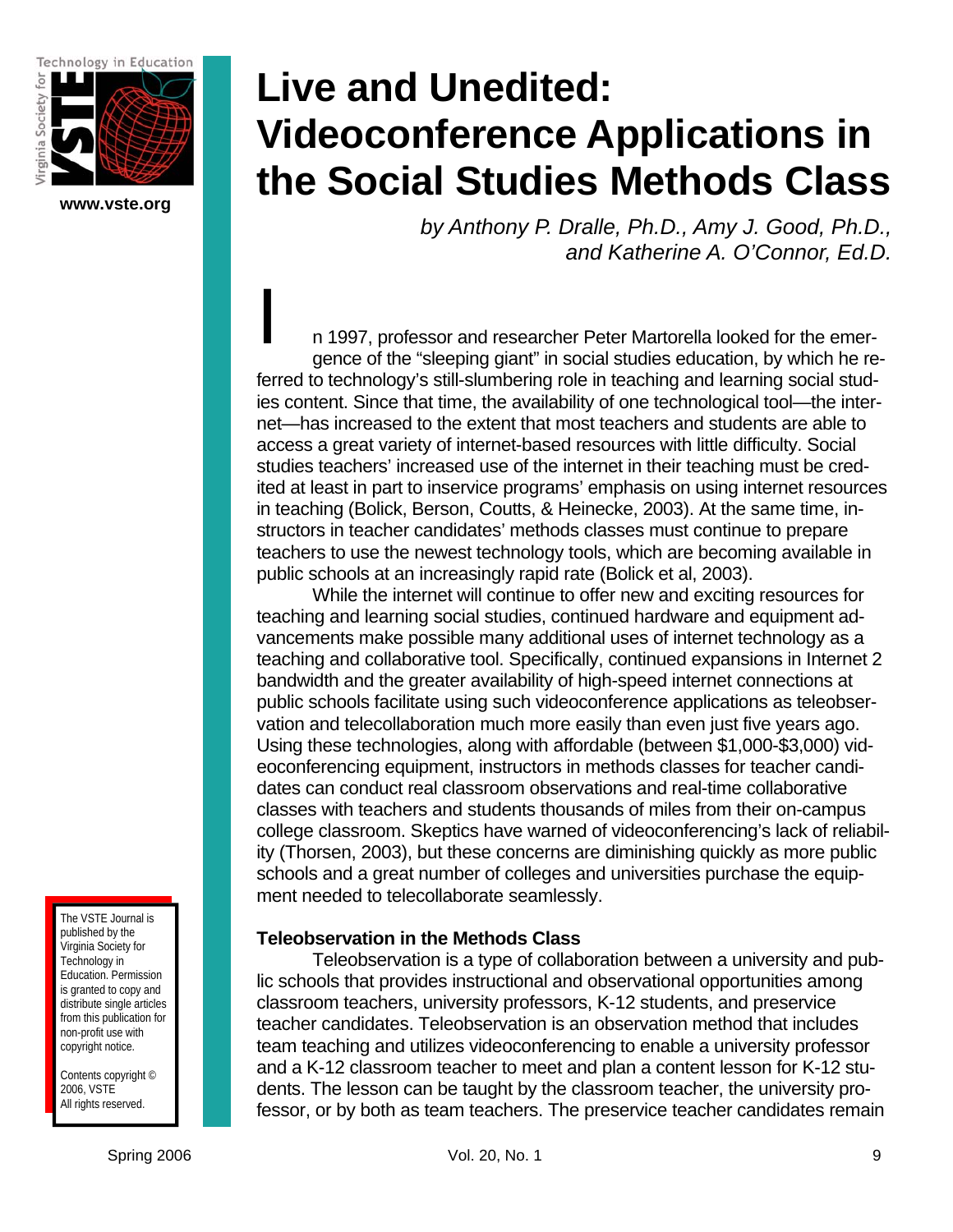

**www.vste.org** 

on campus to observe the social studies lesson in real time via videoconferencing. Before the lesson begins and at the end of each teleobservation class period, the classroom teacher(s) can stay on camera, giving the preservice teacher candidates an opportunity to ask specific questions regarding the content, methods, or management planned for the lesson or observed during implementation. Preservice teachers may also communicate with the classroom teachers via email or threaded discussion before or after the teleobservation, making possible additional reflection and conversation.

### **Setting up a Teleobservation Partnership: Equipment Considerations**

 Equipment needs for videoconferencing are surprisingly affordable, with a school's entire setup costing less than \$3,000. For videoconferencing and telecollaborative teaching experiences, both university sites or the university site and the public school partner site need an Internet Protocol (IP) address, microphones, H.323 video conferencing equipment (i.e., Tandberg, Polycom), software, a way of displaying video (i.e., a television monitor or Liquid Crystal Display (LCD) projector), a speaker system, and transmission lines. The videoconference units are portable and need only electrical power, a highspeed internet connection of 384 kilobits per second, microphones, and a television monitor for displaying the video and playing the audio. Once purchased, this equipment can be used in multiple classrooms, or classes can reserve space in a room dedicated to hosting videoconferences (Holston, 2005).

 During teleobservations between public schools and methods classes at East Carolina University, video and audio signals from one site are digitized and made available to videoconferencing equipment via the internet. For internet safety reasons, the university site should dial up the partner school site. When executed in this way, the partner school site has the authority to answer the calls. When the partner school recognizes that it is the university calling in, they answer. In this way, the partner school is in control of permitting or not permitting any calls from unknown IP addresses.

 One additional preparation consideration is securing necessary permission forms. It is important for K-12 students to sign their school-based permission forms and the preservice teacher candidates to sign the university tele-education forms. See Appendix A for an example of a tele-education permission form.

### **Personnel Considerations**

 There are multiple productive formats for conducting teleobservations. Key personnel include a K-12 classroom teacher and two technology support staff members. Depending on the type of observation, one university professor may be present at the K-12 school, teaching or team-teaching the observed lesson, while a second professor remains on campus with the preservice teacher candidates to guide their social studies methods observation in the university classroom. Alternatively, a single university professor may guide the preservice teachers' observation experience, while the classroom teacher teaches the observed lesson. These arrangements nurture seamless technology integration because it is the technology support personnel who set up the mobile equipment, while the classroom teacher and university professor teach social studies content and concentrate on the K-12 students' learning.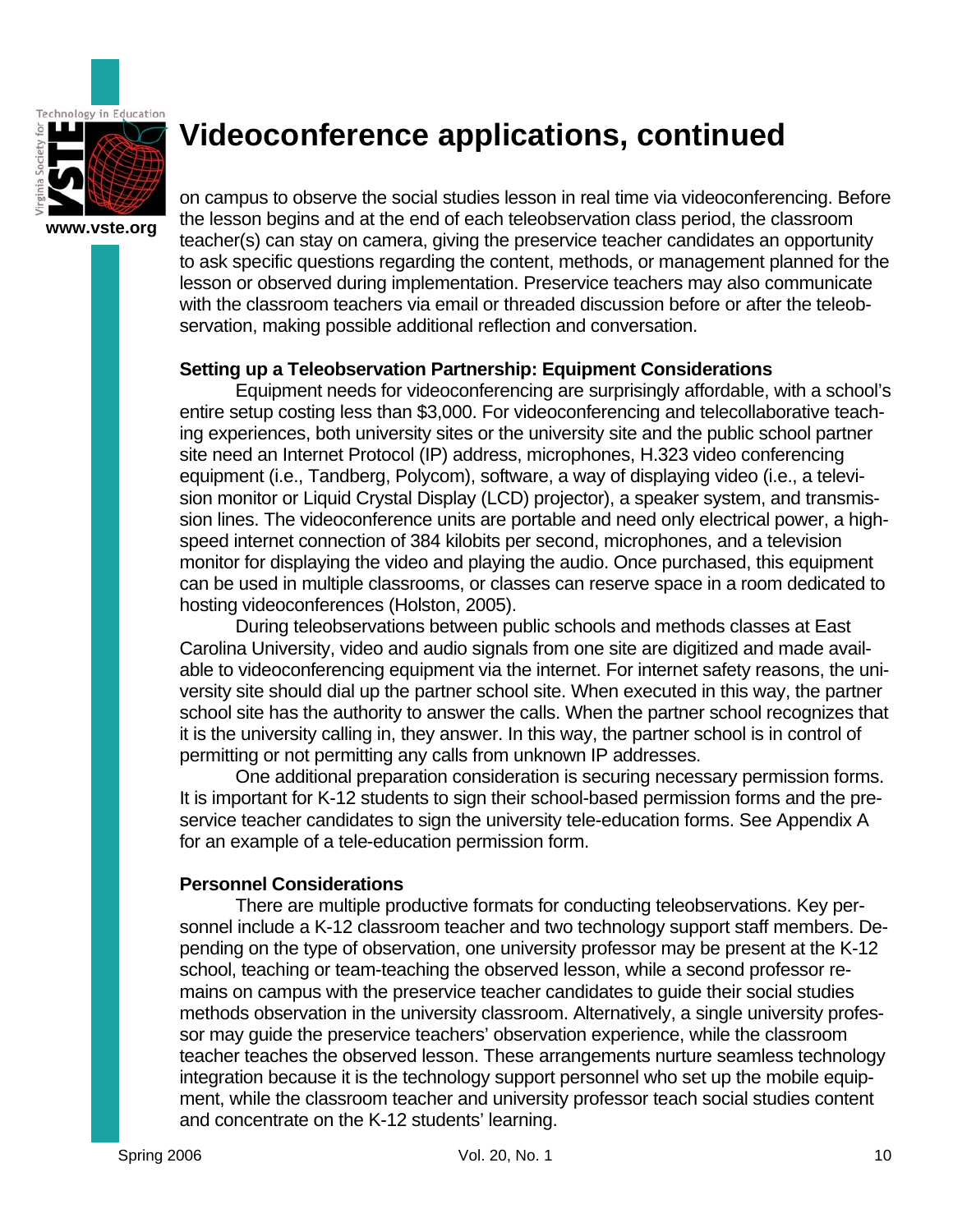

## **Scheduling Considerations**

As Cochrane (1996) noted, "merely linking distant groups or individuals at different locations… [does not in itself]…create an effective learning environment" (p. 320). Scheduling time in advance of the teleobservation to meet with the classroom teacher and children is essential to the success of this technology-infused collaboration. Important considerations include: 1) organizing the teleobservations during regularly scheduled classroom times that also coincide with the university scheduled methods classes, 2) planning the goals of the teleobservation and the objectives of the classroom lesson together, 3) adhering to the school's pacing guide content guidelines, and 4) (when the professor will be teaching in the classroom) building a rapport with the classroom students by volunteering in the classroom several times before the teleobservations. As with other technology tools, it may be necessary to have a backup plan; for example, a scheduled teleobservation was canceled due to hurricane worries, leading to an unscheduled "face-toface" class session without the aid of videoconferencing.

### **Educational Benefits: Preservice Students' Perceptions of Teleobservation**

Teleobservation allows preservice teacher candidates the opportunity to see an actual social studies lesson being taught. While most teacher preparation programs already include field experiences for those students, as Vannatta and Reinhart (1999) have noted, there are clear advantages to an entire preservice teacher class sharing a common observation experience. After the observation, methods instructors can refer to strategies and content taught in the lesson which all students observed. It would not be feasible for an entire class of preservice teachers to observe inside a single classroom, and even observing several teachers in a single school requires travel time and scheduling complications, which can eased by the teleobservation experience. In addition, particularly in the elementary school setting, it is difficult to arrange placements in the social studies classroom for preservice teachers, as state and national testing procedures often limit the time allotted for social studies instruction (Heafner et al., 2005; Van Fossen, 2005). Teleobservation allows the entire class to observe a social studies lesson at once.

Evidence collected from a survey in a secondary social studies methods course suggests that preservice teachers in our classes find the teleobservation experiences to be beneficial in several ways. The preservice teachers stated that they appreciated observing a real-time, unedited lesson taught in their content area, with all students surveyed indicating that the observation was more valuable than a videotaped lesson from which mistakes might be edited. There are few technology limitations, in most students' views. Survey respondents found the audio and video quality to be good or acceptable, and nearly all found the technology to be very or somewhat satisfactory overall. One secondary student summarized the advantages he found in the teleobservation:

I liked how we could talk about what was going on in the classroom as it happened and didn't interrupt the actual class or their instruction. It also didn't distract the students from their learning because there weren't 30 extra people in their classroom.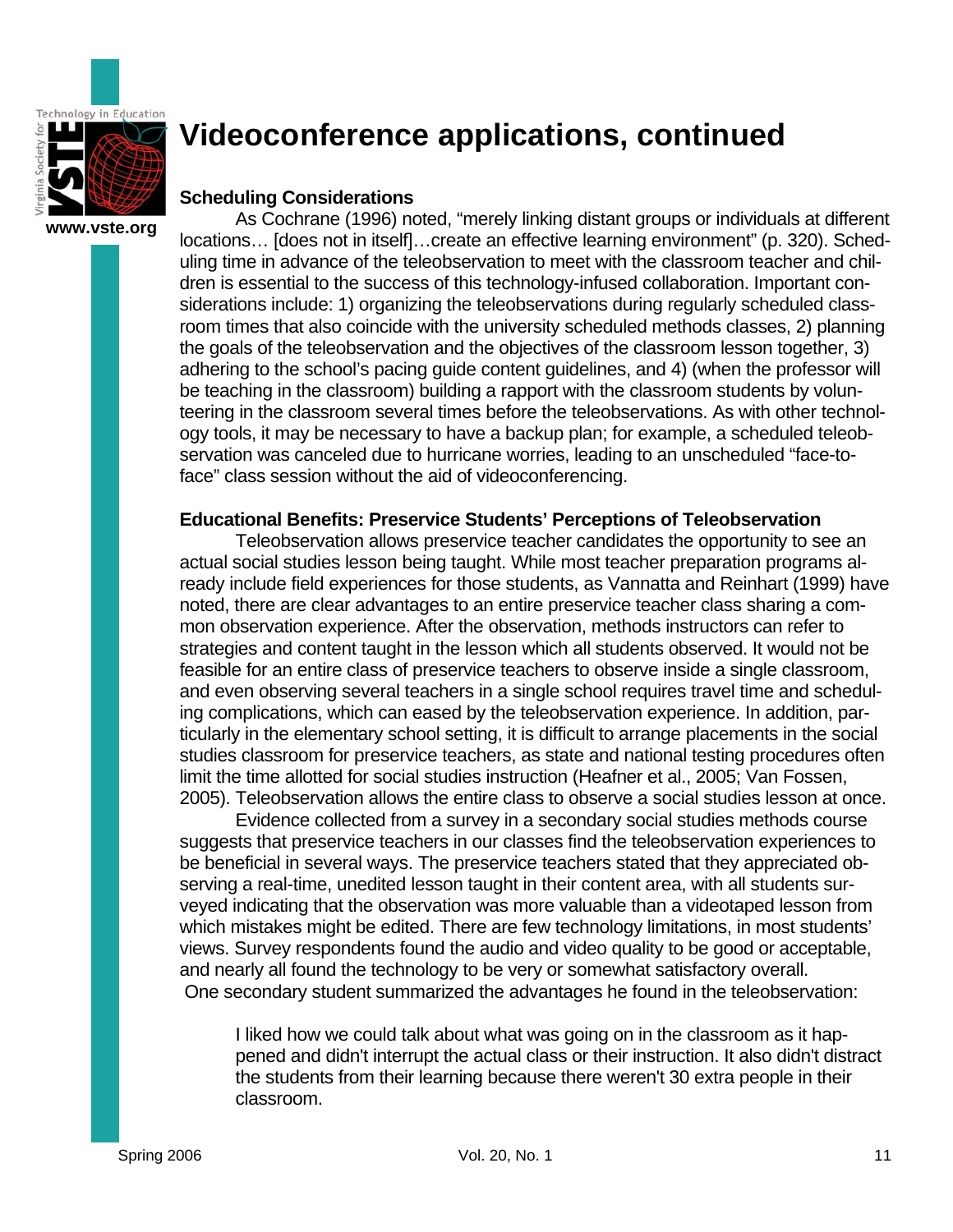

**www.vste.org** 

K-6 preservice teachers reported that they learned social studies content taught in the observed lessons, effective teaching strategies, and classroom management techniques. The students' respect for their methods professors increased as they saw strategies discussed in class modeled successfully with students in the actual classroom (O'Connor, Good, & Greene, 2005).

### **Methods Professors' Considerations**

 Teleobservation makes possible what face-to-face observations could not duplicate: Having as many as 30-60 preservice teacher candidates observing the same social studies lesson in one classroom is not realistic. Advantages for using videoconferencing for observation also include less travel and gas money for preservice teacher candidates and less disruption at the partner school site including the signing-in, parking, and observing from the back of a classroom. The preservice teacher candidates also obtain knowledge on the *same* lesson during teleobservations, not several different face-to-face lessons. Teleobservation fosters a more comprehensive conversation about a social studies lesson because everyone observes the same lesson simultaneously, and the preservice students and methods professor are able to discuss and reflect on the similar example together (O'Connor et al., 2005).

### **Challenges to Teleobservation's Use as a Teaching Tool**

 Teleobservation challenges occur with the scheduling and audio/visual capabilities. University professors must plan at least six months in advance of the actual teleobservation dates. Time is needed for the university professor and classroom teacher to arrange departmental approval, have organizational meetings, plan content, and discuss teaching methods for the team teaching teleobservations.

 Audio and visual capabilities can be another challenge. Although both sites may have access to the proper equipment, a strong bandwidth and high speed internet connection are needed for the equipment to accurately digitalize the audio and pictures. Testing the equipment before the teleobservations is essential. In our observations, the only visual limitation for the remote observers occurred when the teacher used the overhead projector, an image the video camera was unable to capture. More powerful technology now much more commonly available at public schools and universities makes any sort of teleobservation much more reliable today than ever before, but if the user finds that video images are shaky or if the sound is inaudible, increasing the bandwidth may be advantageous.

### **The Telecollaborative Experience in Methods Instruction**

 Like teleobservation, telecollaboration offers realistic, exciting opportunities in the methods class for the preservice teacher. Telecollaboration is using videoconferencing to work jointly with other professionals at a remote location. Telecollaboration builds on the principle of educators connecting lessons and content with other subjects and viewpoints. Educators are not limited to working with their colleagues in their school or community; they can develop collaborative working relationships with specialists in a variety of educational fields, regardless of their location.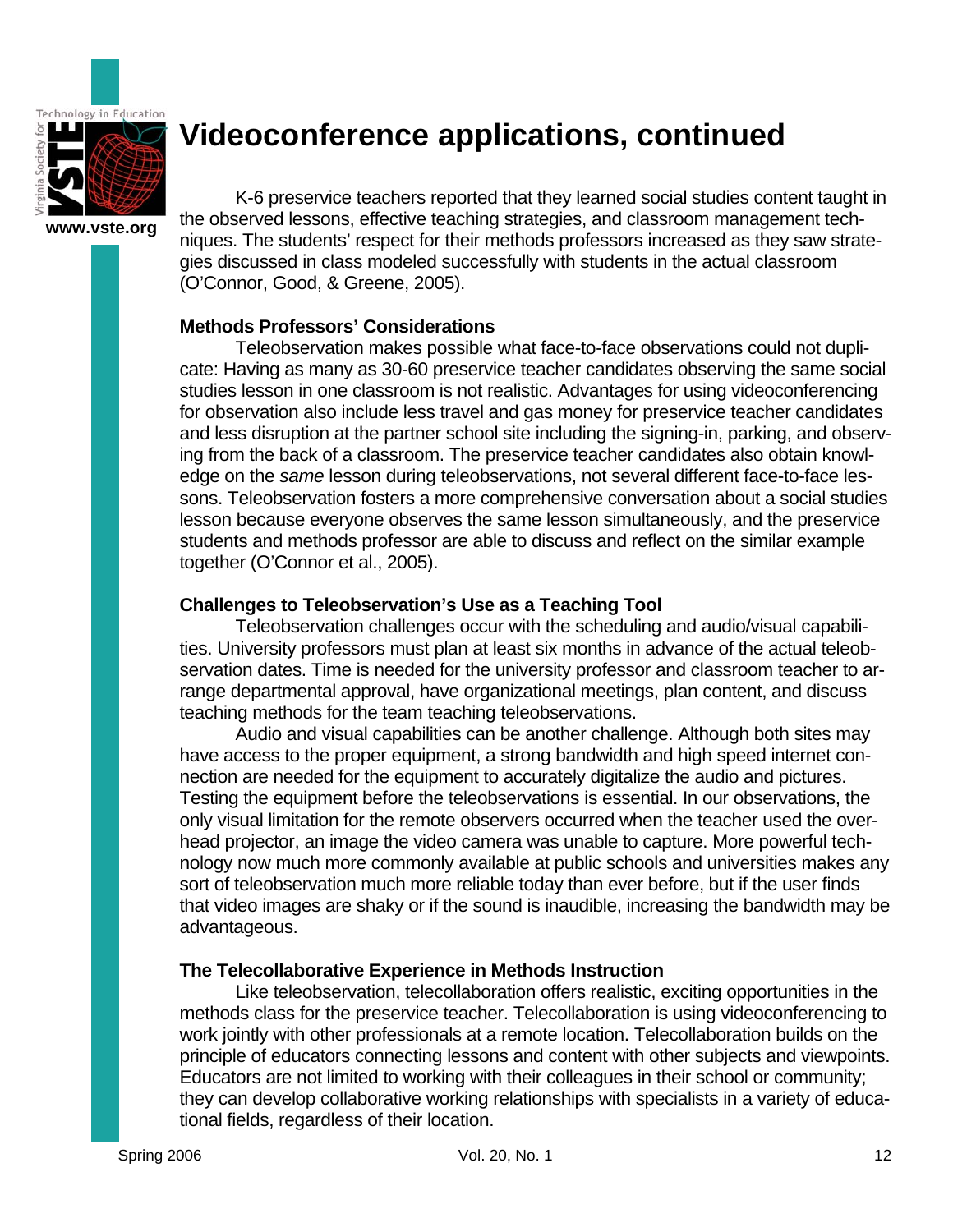

## **The University of Virginia / University of South Florida Experience**

The researchers first experienced telecollaboration as an educational tool as graduate students, participating in a telecollaborative experience in which videoconferencing served as an innovative, effective technology tool in social studies methods and graduate educational courses conducted between the UVa and the USF. Each day, in a telecollaborative format, these courses provoked new ideas and considerations for classroom instruction. The preservice and in-service teachers observed and participated in the seamless integration of technology and were taught through telecollaborating instructors (see Mason & Berson, 2000 for more information on this telecollaborative experience). Now, as social studies methods instructors, we are able to collaborate with colleagues and build on telecollaboration's capabilities.

### **The East Carolina University / University of Southern Mississippi Experience**

After participating in telecollaborative experiences as graduate students at the University of Virginia, instructors at ECU conducted a search for a social studies methods instructor interested in integrating technology into his or her social studies methods course. The search was narrowed to a respondent who shared a common technology interest, a common social studies philosophy, and a common commitment to collaboration at USM. In the beginning, many conference calls and emails were shared. Decisions regarding the specific dates for telecollaboration hook-ups were set, and the instructors at both institutions reserved the appropriate equipment and labs.

Creating learning communities that transcend geographic limitations is both challenging and beneficial. Detailed ideas about social studies instruction and hands-on student activities to utilize during the hook-ups were exchanged, and electronic pal (e-pal) topics and protocols were designed. Protocols included a personal history artifact discussion, thinking like an historian, and family history (Good, O'Connor, & Luce, 2004). Students communicated by email with their e-pals during the weeks that the telecollaborative hook-ups did not take place. Several program issues were considered: a) class size, b) accessibility of technical support staff, c) compatibility and availability of telecollaborative equipment, and d) possible time zone differences.

 In their first collaborative class, students presented historical artifacts they had collected and attempted to summarize, contextualize, and infer information regarding each artifact. This collaboration helped students see how their own diverse personalities and backgrounds all contribute to the social sciences.

Subsequent collaborations were related to family, local, and state history. During these collaborations, the class heard from guest speakers and worked in groups consisting of students from each campus. The social atmosphere allowed the students to be exposed to other perspectives of time and history.

### **Perceptions of the Experience**

Preservice teachers commented that through interaction with their remotely located colleagues, they learned more about content and pedagogy. Additionally, their comments indicated that they experienced the kind of powerful, inquiry-based, constructivist social studies learning that the National Council of the Social Studies (NCSS) en-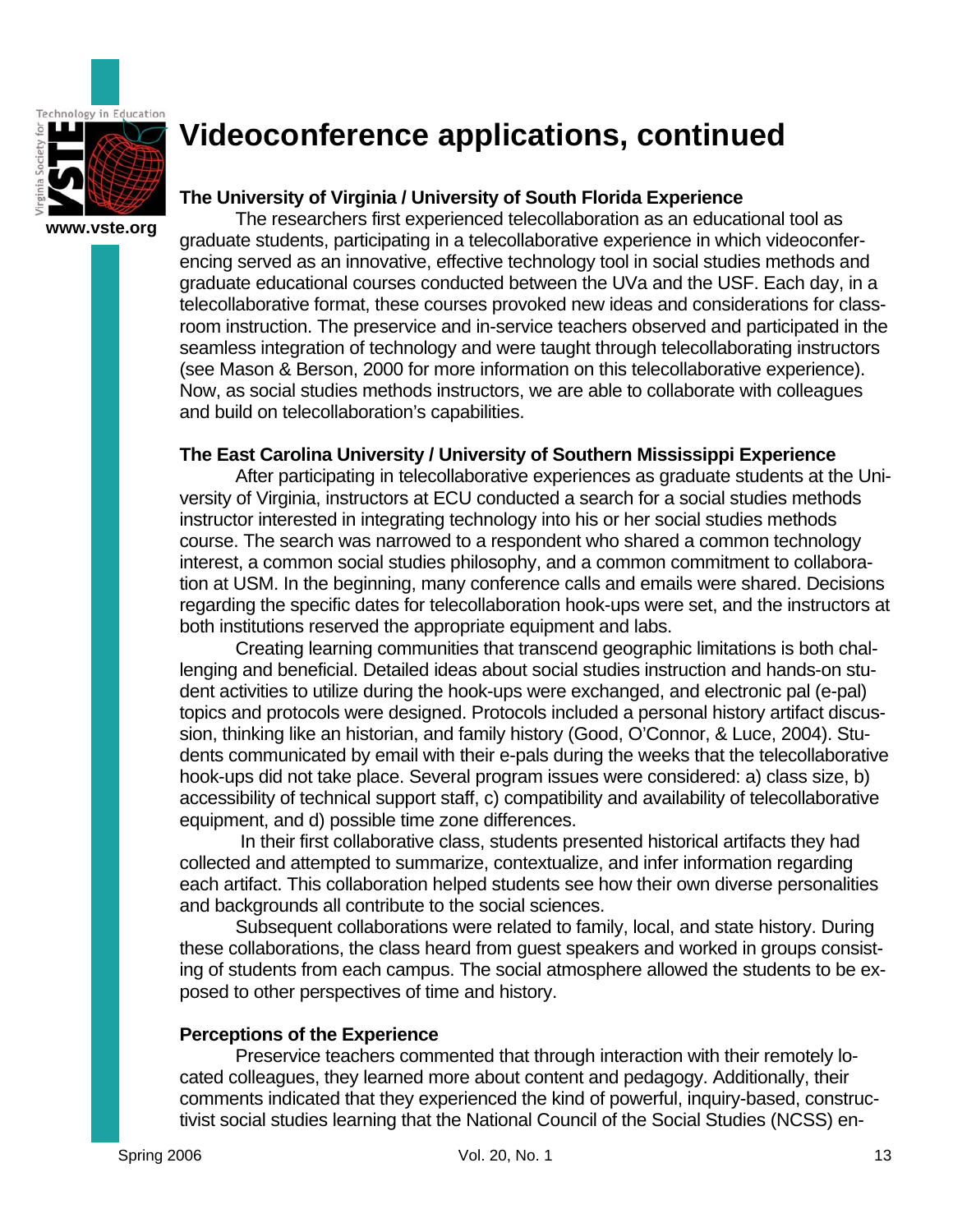

**www.vste.org** 

courages. The preservice teacher candidates also commented that telecollaboration hook-ups went beyond such traditional teaching methods as lecture and textbook discussion.

The telecollaborative setting proved to be similar to that of a regular classroom. Instructors' field notes indicated that the technology seemed to "disappear" while the participants became engaged in the instruction and learning. The instructors did not need to "produce the show," as the technology support services at both universities were comprehensive. Similar to the participants, successful moments of implementation occurred when the professors reached the point of not feeling like TV hosts or news correspondents, but rather, simply teachers.

### **Challenges of the Experience**

Many of the issues that students mentioned after the first telecollaboration day were modified before the final telecollaborative meeting. When students were asked what was unsuccessful about the telecollaborations, they most frequently mentioned technical components and logistical issues. The desire to "compete" between classes by outtalking one another was one challenge faced throughout the semester. Other instructorobserved difficulties included inadequate planning and use of inappropriate teaching strategies such as overemphasis of teacher talk versus student talk. The instructors also realized how important it is to follow through, facilitate, and supervise the informal, additional computer mediated communication (CMC), including e-pal communication and discussion threads. Students only tend to participate in these additional technology-based communication mediums if they receive frequent instructor feedback. These challenges and time demands have a bearing on the quality and benefits of the experience related to the teaching and learning that should occur.

### **Additional Uses for Teleconferencing in Education**

The national demand for highly qualified teachers continues to grow, and East Carolina University, like many other universities offering teacher preparation, has seen its enrollment grow rapidly. Often, nearby public schools cannot support all the teacher candidates needing internship placements. As a result, placements of 50 miles away or further are not uncommon, posing great challenges to faculty observing their many teacher candidates in the field.

Teleobservation technologies can alleviate this problem by enabling faculty to conduct preservice teacher observations from their home university setting. At East Carolina University, professors report that these observations appear to be as effective as face-toface observations, and professors can actually communicate with classroom teachers via email during the observation without interrupting the preservice teachers' teaching.

As more public schools acquire the equipment and technological competence needed to facilitate teleobservations, universities may increase their use of this technology to enhance the observation process. Potentially, each university supervisor could observe more student interns, regardless of their distance from the university. When necessary, multiple supervisors could observe an individual student teacher's lesson. Student teachers and public schools also stand to benefit, as student teachers will have more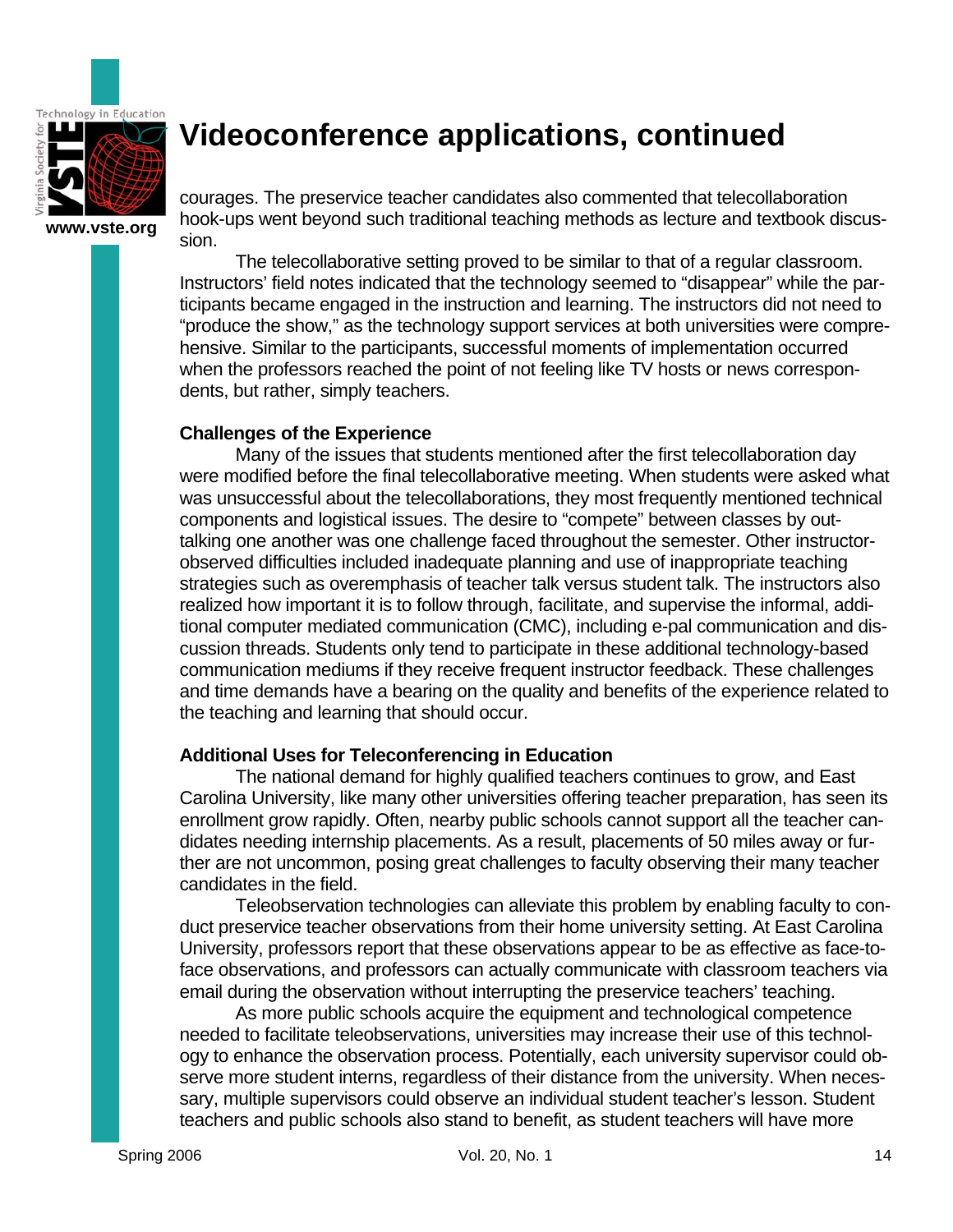

**www.vste.org** 

choices of schools in which to intern, and schools in more geographically remote areas will have the opportunity to work with and possibly hire new teachers.

#### **Conclusion**

Already, most users find that teleconferencing is a rich, worthwhile experience in which the collaboration, not the technology, takes center stage. Additional research and practice in the use of teleobservation and telecollaboration should refine and improve the usefulness of these technology tools. Other videoconference capabilities will continue to emerge as the technology's accessibility increases. The exciting reality is that, over time, equipment costs should continue to drop, and more public schools and universities will be able to explore additional uses for these powerful technologies.

Teleconference technologies rely on collaboration between interested parties, and all users will benefit as more partners sign on. Collaborative class sessions between university methods classes and those involving public school students and teachers will become more useful when users have more choices of collaborative partners. Particularly in social studies, increased use of these technologies will be beneficial in terms of bringing collaborative partners from diverse regions of the United States, and eventually from around the world, into the conversation.

Social studies educators sometimes struggle to impress upon students how important the study of world cultures is to students' lives. Though we are all active participants in the global community, some students still question the relevance of learning about life outside their own physical community. As teleconferencing already makes students at universities in different regions of the United States partners in the same classroom, students in the near future may be able to share ideas and talk with students in classrooms around the world<sup>1</sup> (Harris, 2006).

When considering technology's educational application, the user should always ask, Will the technology allow me to do something with my students that I could not do before technology? Will the technology allow me to do something with my students better than I'm doing it now? (Harris, 1998). Clearly, teleobservation and telecommunication satisfy these criteria as tools for methods instruction.

 $<sup>1</sup>$  Judi Harris of the College of William and Mary has been a leading advocate of telecollaborative ex-</sup> periences between schools; her website Virtual Architecture's Web Home serves as an example of some interesting telecollaborative possibilities (Harris, 2006). See Harris's site at: http://virtual-architecture.wm.edu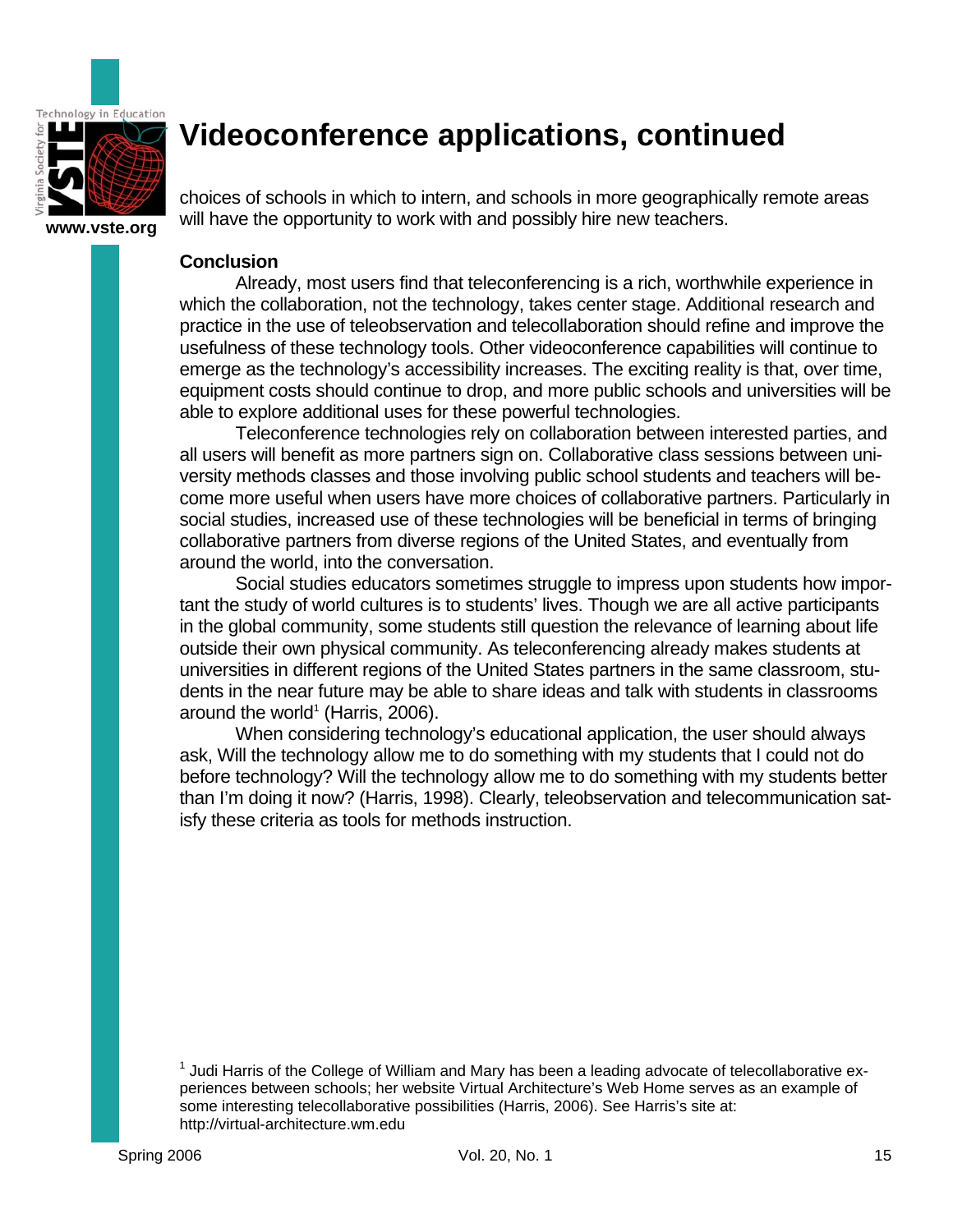

## **References**

- Bolick, C., Berson, M., Coutts, C., & Heinecke, W. (2003). Technology applications in social studies teacher education: A survey of social studies methods faculty. *Contemporary Issues in Technology and Teacher Education* [Online serial], *3*(3). Retrieved April 11, 2006, from http://www.citejournal.org/vol3/iss3/socialstudies/article1.cfm
- Cochrane, C. (1996). The use of videoconferencing to support learning: An overview of issues relevant to the library and information profession. *Education for Information 14*(4), 317- 330.
- Good, A., O'Connor, K. & Luce, E. (2004). Making long distance relationships work. *Meridian, 7*(2), 1-15.
- Harris, J. (1998). *Virtual architecture: Designing and directing curriculum-based telecomputing.* Eugene, OR: International Society for Technology in Education.
- Harris, J. (2006). *Virtual architecture's web-home.* Retrieved January 26, 2006, from http://virtual-architecture.wm.edu/
- Heafner, T., Rock, T., Passe, J., Good, A., O'Connor, K., Oldendorf, S., & Byrd, S. (2005). *Has anyone seen the social studies?: The marginalization of social studies in elementary schools.* Paper presented at the annual meeting of the College and University Faculty Assembly (CUFA). Kansas City, MO.
- Mason, C. L., & Berson, M. J. (2000). Computer mediated communication in social studies methods: An examination of students' perceptions and perspectives. *Theory and Research in Social Education, 28*(4), 527-545.
- O'Connor, K., Good, A., & Greene, H. (2005). *Lead by example: The impact of teleobservation on social studies methods courses.* Paper presented at the annual meeting of the College and University Faculty Assembly (CUFA). Kansas City, MO.
- Thorsen, C. (2003). *Techtactics: Instructional models for educational computing.* Boston, MA: Pearson Education Incorporated.
- VanFossen, P. J. (2005). "Reading and math take so much time…": An overview of social studies instruction in elementary classrooms in Indiana. *Theory and Research in Social Education*, *33*(3), 376-403.
- Vannatta, R., & Reinhart, P. (1999). Integrating, infusing, modeling: Preparing technology using educators. In *Proceedings of Society for Information Technology and Teacher Education International Conference 1999* (pp. 1210-1215). Norfolk, VA: Association for the Advancement of Computing in Education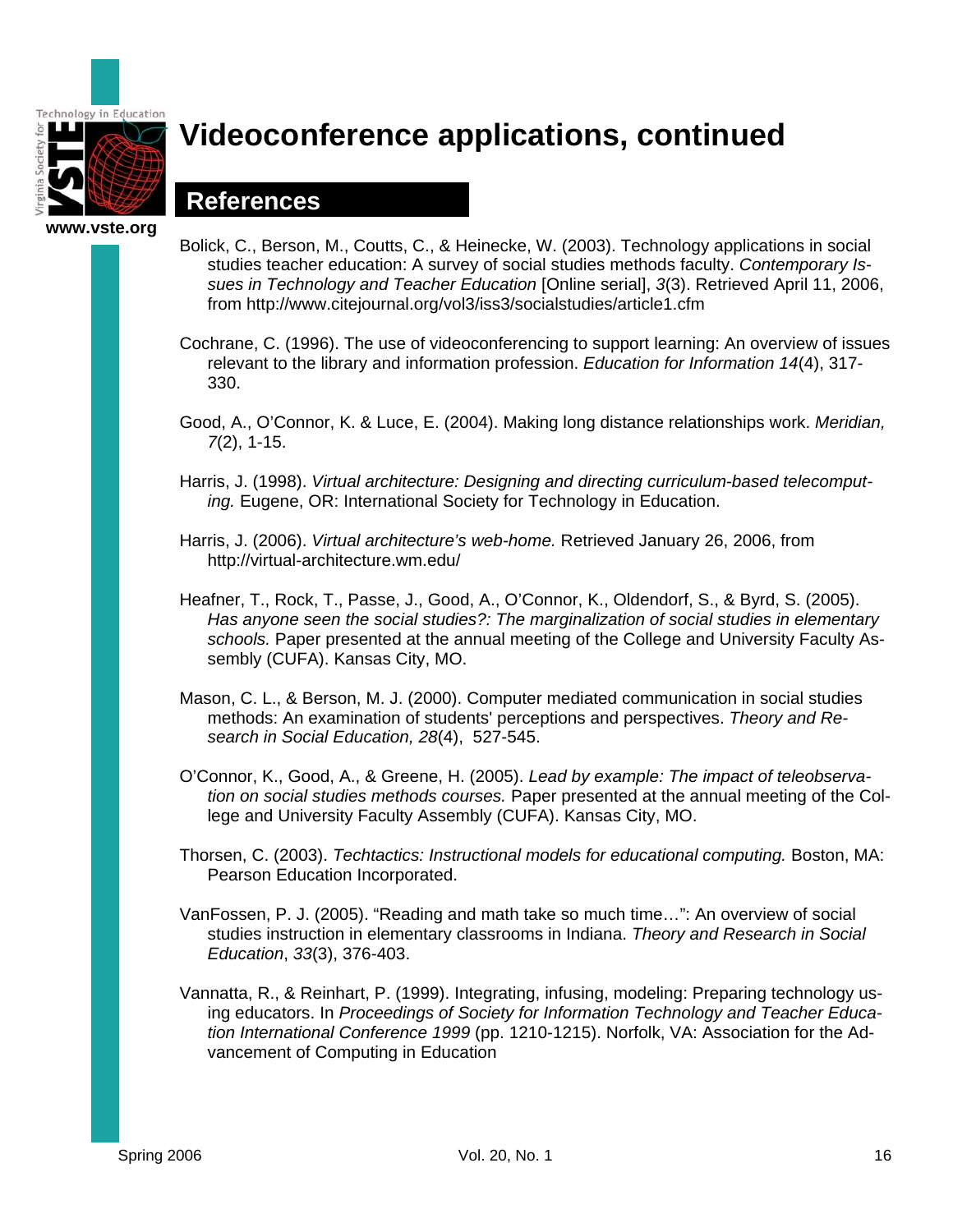

## **Appendix A**

TELE-EDUCATION PROJECT

CONSENT AND RELEASE

In consideration of being permitted to participate in Tele-education project at East Carolina University ("ECU"), I hereby grant to ECU the absolute and irrevocable right and unrestricted permission in connection with the Teleeducation Project on  $\qquad \qquad$  (date or dates) with respect to my/my child's name, photographic portraits or pictures, likeness, or voice or any or all of them or in which I/my child may be included with others, to copyright the same, in ECU's own names or otherwise; to use, re-use, publish, and re-publish the same in whole or in part, individually or in any and all media now or hereafter known, and for any purpose whatsoever, for illustration, promotion, art, editorial, advertising, or any other purpose whatsoever without restriction as to alteration. My signature below acknowledges my understanding that this may involve the use of recordings of video conferencing for educational purposes. I understand that the potential audience for viewing Tele-education Project will be faculty and students in the College of Education at East Carolina University and others for educational purposes. I understand and consent to the possibility that any reproduction of the demonstration may be used without my prior examination and/or approval.

In consideration of being permitted to participate in this Tele-education Project, I , the undersigned, do for myself, my heirs, and personal representatives, agree to hereby release, hold harmless, and discharge ECU, all of its officers, agents, and employees from and against any and all claims, actions, or causes of action, liability, and demands whatsoever that I or my representatives have or may have against any of them which result from causes beyond the control of, and without the fault or negligence of East Carolina University, its officers, agents or employees which stem from, arising out, of or in connection with the use of my/my child's photographic portraits or pictures, name, likeness or voice, or any or all of them, including without limitation any and all claims for libel or invasion of privacy with my participation in the Tele-education Project.

I fully understand that my participation in this Tele-education Project is completely voluntary, and that I/my child am/is not under any requirement to participate, and this confirms that I am of full age and/or have the right to contract in my own/my child's name. This acknowledges that I have read the foregoing and fully understand the contents thereof. This release shall be binding upon me, my heirs, legal representatives, and assigns.

In witness thereof, I have caused this Consent and Release to be executed this \_\_\_\_\_\_ day of  $, 20$  .

\_\_\_\_\_\_\_\_\_\_\_\_\_\_\_\_\_\_\_\_\_\_\_\_\_\_\_\_\_\_\_\_\_ \_\_\_\_\_\_\_\_\_\_\_\_\_\_\_\_\_\_\_\_\_\_\_\_\_\_\_\_\_\_\_\_\_\_\_\_

Witness: Participant (or Parent):

Signature Signature Signature

Child's name if applicable: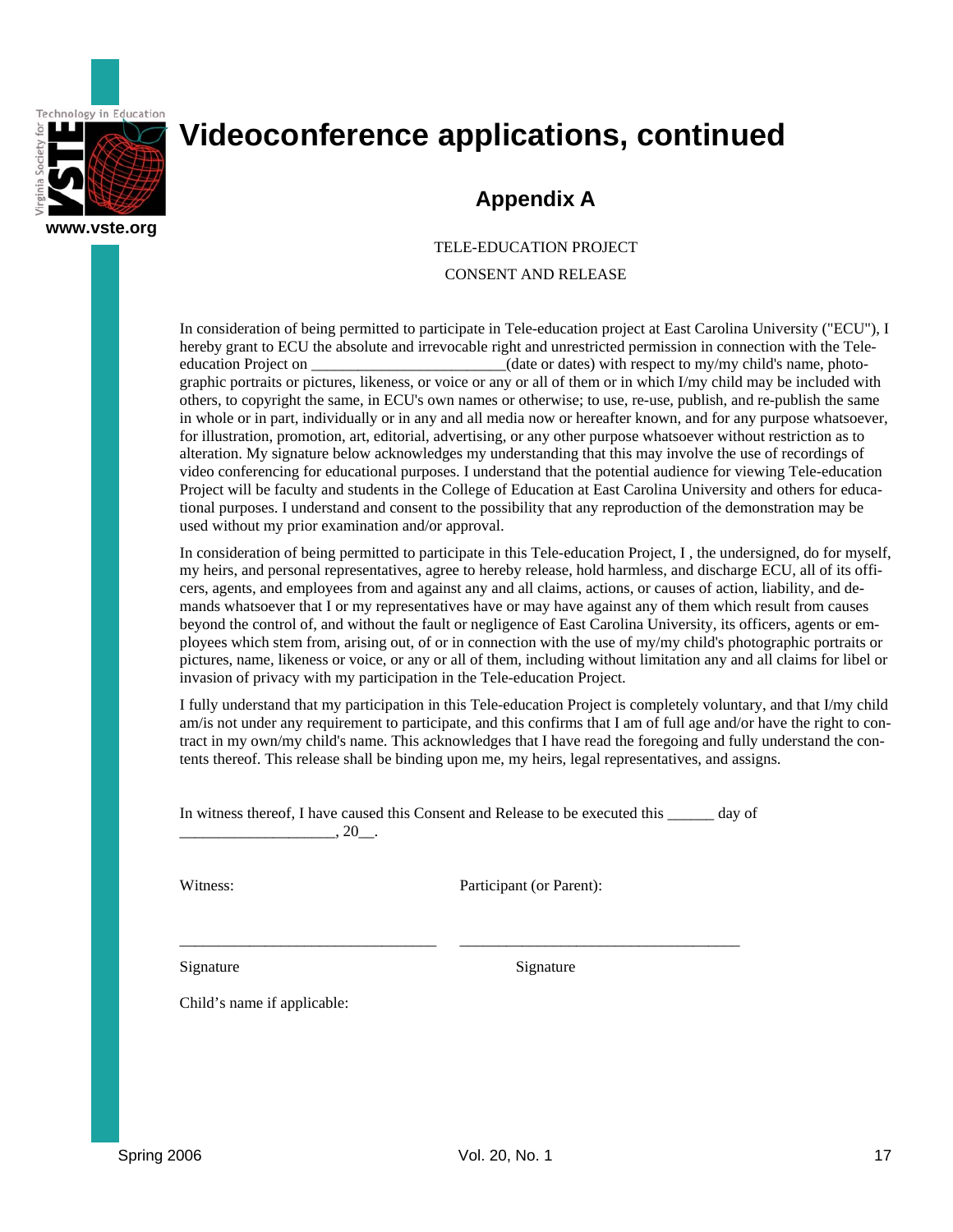

## **About the Authors**

**Anthony P. Dralle** is an Assistant Professor and Program Area Coordinator of History Education at East Carolina University in the Department of Curriculum and Instruction. Anthony has taught Social Studies and Language Arts at the middle and high school levels in North Carolina and Virginia. Anthony is currently teaching undergraduate and graduate courses in secondary and middle grades social studies methods, as well as courses in the teaching of history. His research interests include reading and writing instruction and technology integration in social studies.

**Amy J. Good** is an Assistant Professor at East Carolina University in the Department of Curriculum and Instruction. Amy has taught grades 4-7 in Ohio and Virginia and has earned National Board Certification. Amy is currently teaching undergraduate and graduate courses in elementary social studies methods and classroom management. Her research interests include social studies, technology integration, classroom management, and National Board Certification.

**Katherine A. O'Connor** is an Assistant Professor at East Carolina University in the Department of Curriculum and Instruction. Katie has taught in the North Carolina public schools for 9 years. She is certified in K-12 Reading, and in K-12 Academically Gifted and has obtained National Board Certification. Katie is currently teaching AIG licensure courses, elementary social studies, and graduate level action research classes. Her research interests include social studies, technology integration in teacher education, action research, and teacher retention.

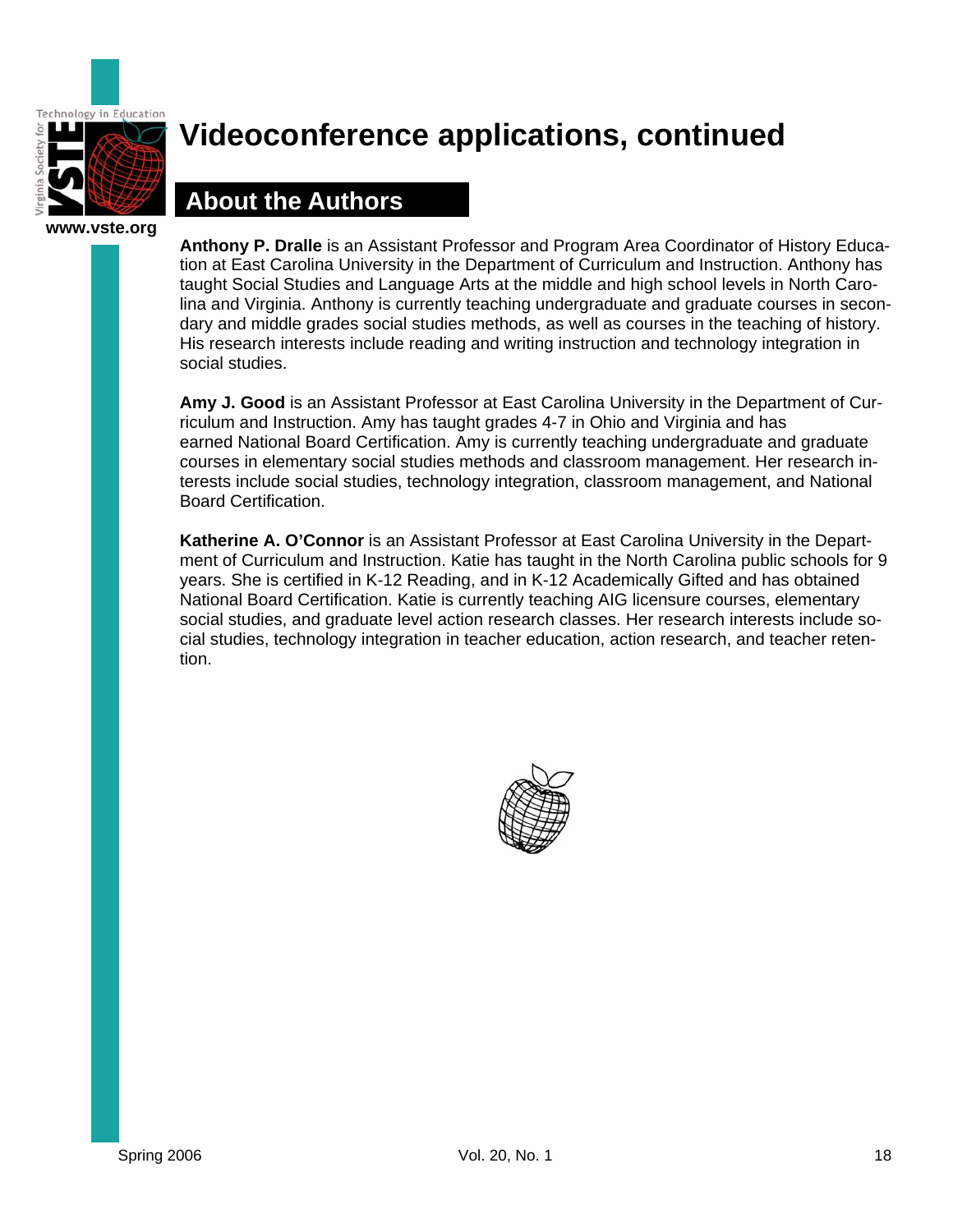Technology in Education



## **www.vste.org Successful School-Based Technologists**

**Service, Integration, Rounds (SIRs)** 

**Three Habits of Highly** 

*by Wanda Walters* 

*Author's note*: As a former Instructional Technology Specialist for Fairfax County Public Schools, I have had the pleasure of working with our School-Based Technology Management team members and School-Based Technology Specialists (SBTS) to ensure effective use of instructional technology. During the past few years, three strategies have evolved to provide technology specialists with the tools for a successful year. The goal of this article is to illustrate that by incorporating the **SIR** (Serviceability, Integration, and Rounds) strategy, school-based technology specialists will be able to easily and effectively serve the technology needs of their schools.

istorically, at the beginning of each school year, new and veteran technology specialists are bombarded with central- and school-based task requirements. Oftentimes, many specialists are not sure where to begin, except with feelings of frustration and being overwhelmed. The next three sections of this article will provide background on "SIR" and recommendations for effective implementation. H<br>istorie

### **Serviceability**

 Is everything in working order? At the start of the school year, do your teachers have printing capability, email access, and projection functionality? As I have participated in walk-throughs of numerous school sites and conducted countless teacher workshops, one of the most disturbing observations that I made, and statements that I've often heard, was that despite all of the equipment available, teachers are lacking one or more of the aforementioned.

 To address this basic service concern, I worked with Karen Gerstner from the FCPS School-Based Management team to facilitate a basic technological services priority for SBTS. We developed a checklist to verify that that every elementary teacher could print, had email access (our district uses Microsoft Outlook) and could project from his/her laptop computer. Attached is the "POP into the New Year" checklist that school-based technologists use to validate that all teachers have the core technology necessities up and running within with the first few weeks of the school year. This checklist articulates the technology priorities for the opening of school and adds an important element of accountability for both the teacher and technology specialists to ensure that the minimum expected functionality is achieved.

### **Integration**

Another stumbling block to a successful year is an unclear plan for effec-

The VSTE Journal is published by the Virginia Society for Technology in Education. Permission is granted to copy and distribute single articles from this publication for non-profit use with copyright notice.

Contents copyright © 2006, VSTE All rights reserved.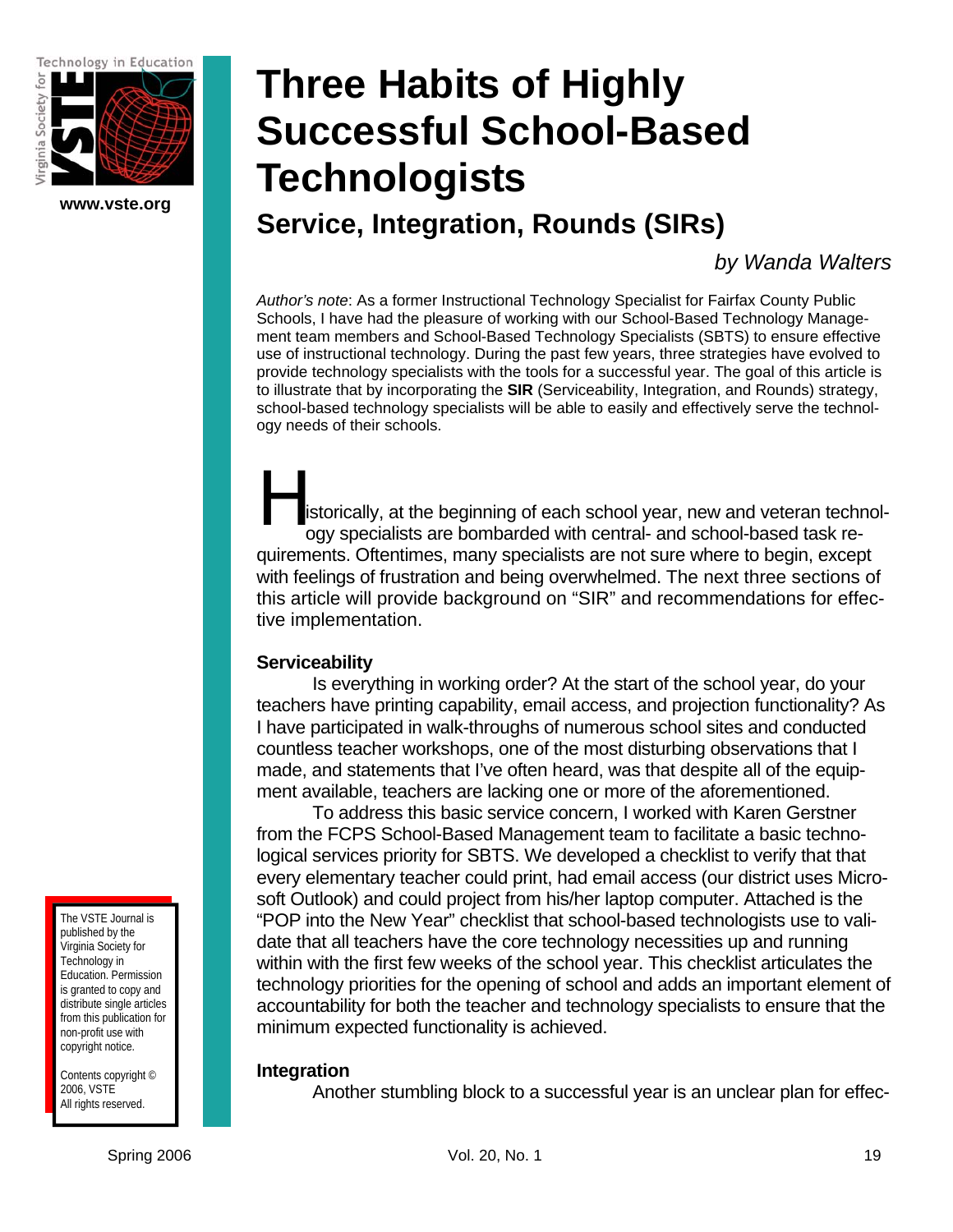

**www.vste.org**  tively integrating technology within the curriculum. Last year I developed the 5W/5E technology integration model that outlines a clear, concise, and doable method to successfully infuse technology into any instructional program. This model is being widely embraced by many educational entities. Below is a short synopsis. The entire article and supporting templates can be found in a previously published article in the *VSTE Journal* (Walters, 2005).

### **The 5W/5E model**

 We are all familiar with the 5W's: *What, Who, Where, When, and Why*. We begin by asking the 5 W's as it applies to curriculum and integrated technology.

### 1. **What**?

What is the instructional goal? What technologies are available? What technologies would the educator like to use?

- 2. **Who** is being targeted for the infusion of technology? Whole group? Flexible group? Students with differentiated needs?
- 3. **Where** will the technology be delivered? In the classroom using a teacher presentation system? In the classroom computer center? In the computer lab? With resource/peer support?
- 4. **When** will the technology infusion take place? As a warm-up or wrap-up activity? After a particular lesson? What is the timeline?

The next is the most important question that the teacher needs to ask herself: *Why* is she using technology? Let me cite an example of the value of teachers being able to articulate their reason for using instructional technology.

 As a technology trainer, I was listening to one of our very fine teachers sharing an integrated technology lesson that she developed. When asked why she designed that lesson, she looked quizzically and responded, "Because we were told to develop a lesson using technology for our next assignment." After listening to my 5W/5E presentation, she remarked, "Now I know why I developed that lesson. I wanted to evaluate my students' understanding of the social studies vocabulary….thanks for giving me the words." I feel as though this teacher was pleasantly reminded that she did in fact have an educational purpose before she had a technology goal.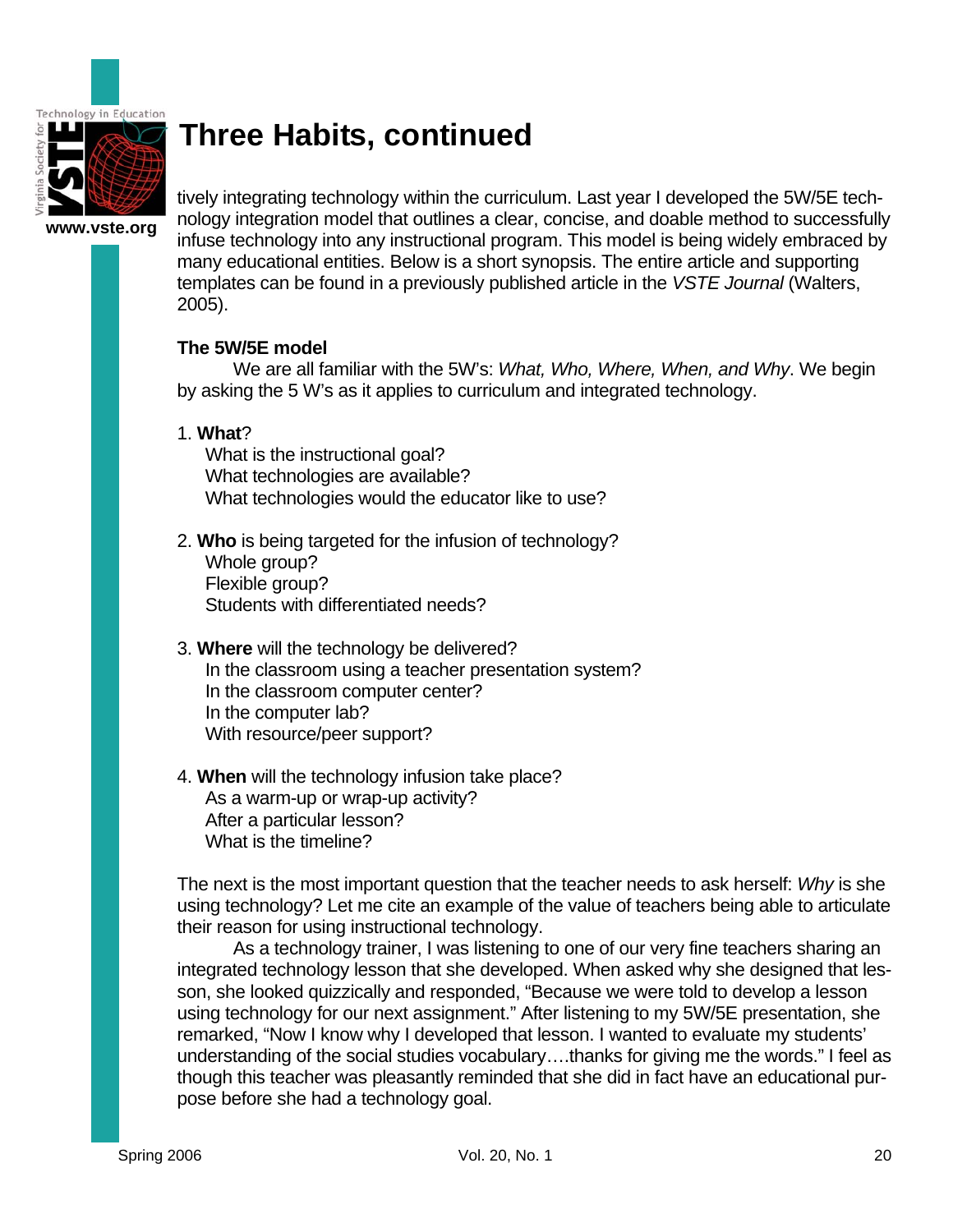

5. **Why** is the teacher using technology to address educational objectives?

**www.vste.org** 

To answer this question, the Biological Science Curriculum Study's 5E model is infused with this W.

- 1) Is it to **engage** students in the topic? For example, a teacher may use an interactive website as a warm-up activity to begin a unit on fractions and then continue the lesson with manipulatives and/or text resources.
- 2) Is the goal to provide the students the opportunity to further **explore** the concept? An instructor may assign students a particular CD ROM, website, or utilize designated templates.
- 3) How about using technology to **explain** an objective? Technology may be used to further clarify the concept and define relevant vocabulary.
- 4) Could the most appropriate use of technology be to provide students with the opportunity to **elaborate** and build on their understanding of the concept by applying it to new situations? This is especially true when it is evident that students have already mastered a particular baseline goal and are in need of a more differentiated, higher-level thinking experience.
- 5) Finally, would the teacher's intent be to assign students technology-based activities that will help them and the teacher to **evaluate** their understanding of the concept? For example, a teacher may direct students to open a paint program and show her that that they understand that  $9/12 = 75\%$ .

 Using the Biological Sciences Curriculum Study (BSCS, 2006) "5-E" constructivist model: *Engage, Explore, Explain, Elaborate, and Evaluate,* teachers are better able to articulate their educational purpose for their selection and defend the appropriateness of the chosen technology. The 5-E model is based on a constructivist philosophy of learning (Trowbridge & Bybee, 1990). The theory of constructivism encourages educators to focus on making connections between facts that are required and tailoring instructional strategies that allow students to actively construct meaning and foster understanding of objectives. Effective use of technology is the perfect instrument to achieve this goal.

 During the past year, I have discussed the 5W/5E concept with countless colleagues and the response has been virtually unanimous, with typical responses being "This makes so much sense," or "It is so logical, understandable, and doable." Many School Based Technology Specialists (SBTS) that I've had the pleasure of working with are planning to use the 5W/5E framework to organize technological resources for their teachers during the upcoming school year.

 A supporting PowerPoint presentation and a PDF of colorful 5W/5E bookmarks for teachers are available upon request.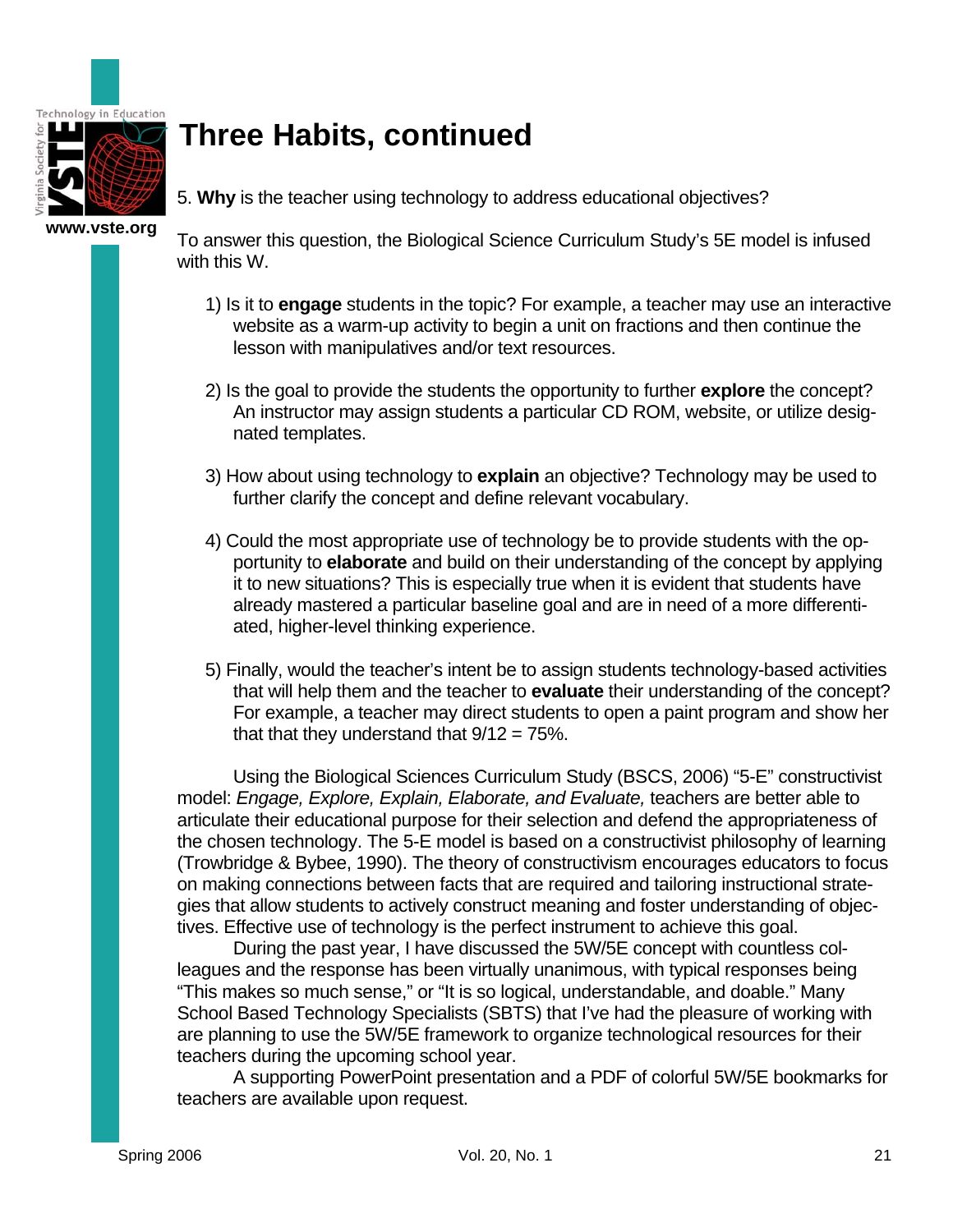

### **Rounds**

**www.vste.org** 

 I have also had the pleasure of working with Linda Hamilton, a former central instructional technology specialist who has now returned to the classroom. Linda has also been a school-based technology resource teacher. As we were working together, we could not help but notice that there were numerous instances of school-based technology specialists who were not fully familiar with their staffs or the technology needs within their buildings. As we were brainstorming for a strategy to facilitate a solution, we discussed the practice that doctors use to check on the status of their hospitalized patients. They make "rounds." Linda stated that while in a school-based position she "made rounds" throughout her building to ensure that all equipment was up and running – or logged in for service – at least once every two weeks, and always before the hardware technician (TSSPec) arrived for his/her scheduled visit. Even though teachers have the ability to email their school-based technology specialists for assistance, Linda found the face to face contact invaluable. Below are quotes from FCPS SBTS who use the "rounds" strategy.

"I started to implement the 'rounds' concept last year. A few days ahead of the TSSpec day, I literally cover the entire building to ask each teacher, specialist, and office staff member – face-to-face – if there are any tech problems. Many requests are really easy to fix on the spot. More difficult tasks I add to our job list. I am able to contact 95% of my staff within a 90 minute period on a single day." P.S., Sunrise Valley ES.

"I am a new SBTS. Since both of my schools are fairly large, the Rounds strategy helps me to stay informed about technical problems that exist, as well as the training needs of teachers. I try to finish my "rounds" before the day the TSSPec is scheduled to be at each school. This allows me to attend to the instructional needs that were voiced during my "rounds," and to perform Level 1 troubleshooting. The TSSPec and I work together to do follow-ups so that turnaround time is decreased. Teachers appreciate the attention and quick response that we are able to give to their requests. I love using this system." L. M., Newington Forest and Saratoga ES.

"People are grateful that I come to them. Great [public relations] for SBTS! I find out about problems in a timely fashion (not 3:00 Friday!). I have time to prepare a list for the TSSPec. I have found that a lot of teachers don't bother to email me or fill out the Fix It form because technology usage is low on their priority list. Teachers are, however, very receptive to help and want it, even though they don't solicit it. I see faces and become familiar with staff and build valuable rapport. Quick fixes get done on the spot." B.W., former SBTS, currently Early Childhood Instructional Technology Specialist.

It has been noted that the Rounds focus should change throughout the school year (e.g., use of a designated resource, strategy, other). If you are a school-based technology specialist, consider beginning the upcoming year with a "rounds" plan. You will find that your objectives will be easier to meet and your staff members will be very appreciative.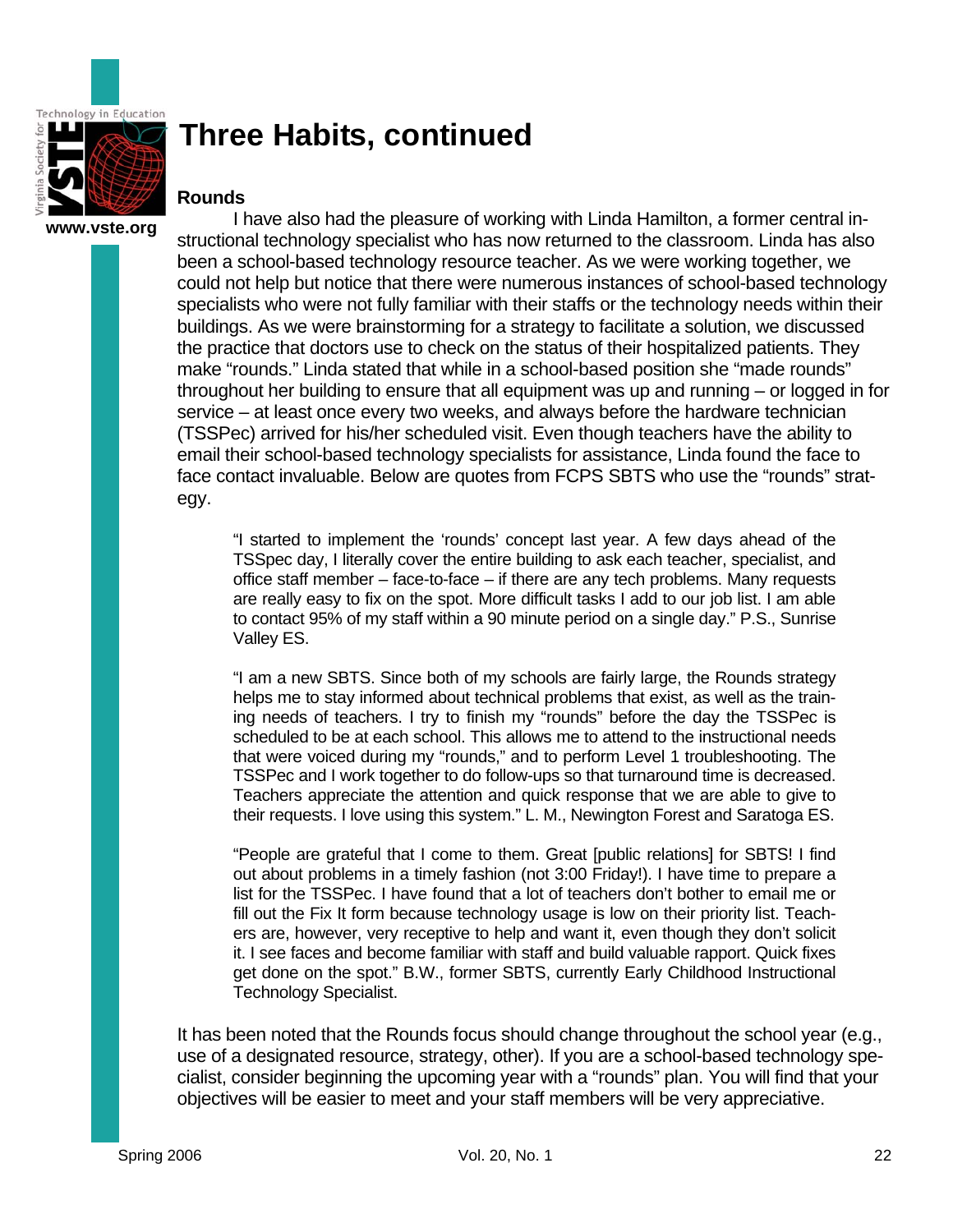

**www.vste.org** 

 If you are a school-based technology specialist, consider beginning the upcoming year with a "To SIR with Love" plan. You will find that your objectives will be easier to meet and your staff members will be very appreciative.

## **References**

- BSCS. (2006). BSCS 5E instructional model. Retrieved April 11, 2006, from http://www.bscs.org/page.asp?pageid=0|31|95|96&id=0|bscs\_5es
- Moersch, C. (2002). *Beyond Hardware: Using Existing Technology to Promote Higher-Level Thinking*. Eugene, Oregon: ISTE.
- Trowbridge, L.W.& Bybee, R.W. (1990). *Becoming a Secondary School Science Teacher* (5th ed.). Columbus OH: Merrill.
- Walters, W. (2005). Infusing technology into any technology program. *VSTE Journal*  [Online serial], *19*(1). Retrieved April 11, 2006, from http://www.vste.org/ communication/journal/attach/vj\_1901/vj\_1901\_04.pdf

## **About the Author**

Wanda Walters, an elementary classroom teacher for seventeen years in Fairfax County Public Schools, Fairfax, VA, retired as an FCPS Instructional Technology Project Manager in August 2005. Ms. Walters is currently a training consultant for The Princeton Review and will be teaching a course, "Technology to Design, Manage and Assess Learning," at Hood College, (Frederick, MD) in the fall. Ms. Walters is also the Classrooms Navigator for the Virginia Community of Learning (http://www.virginialearning.org) Ms. Walters can be contacted at wanda.walters@verizon.net

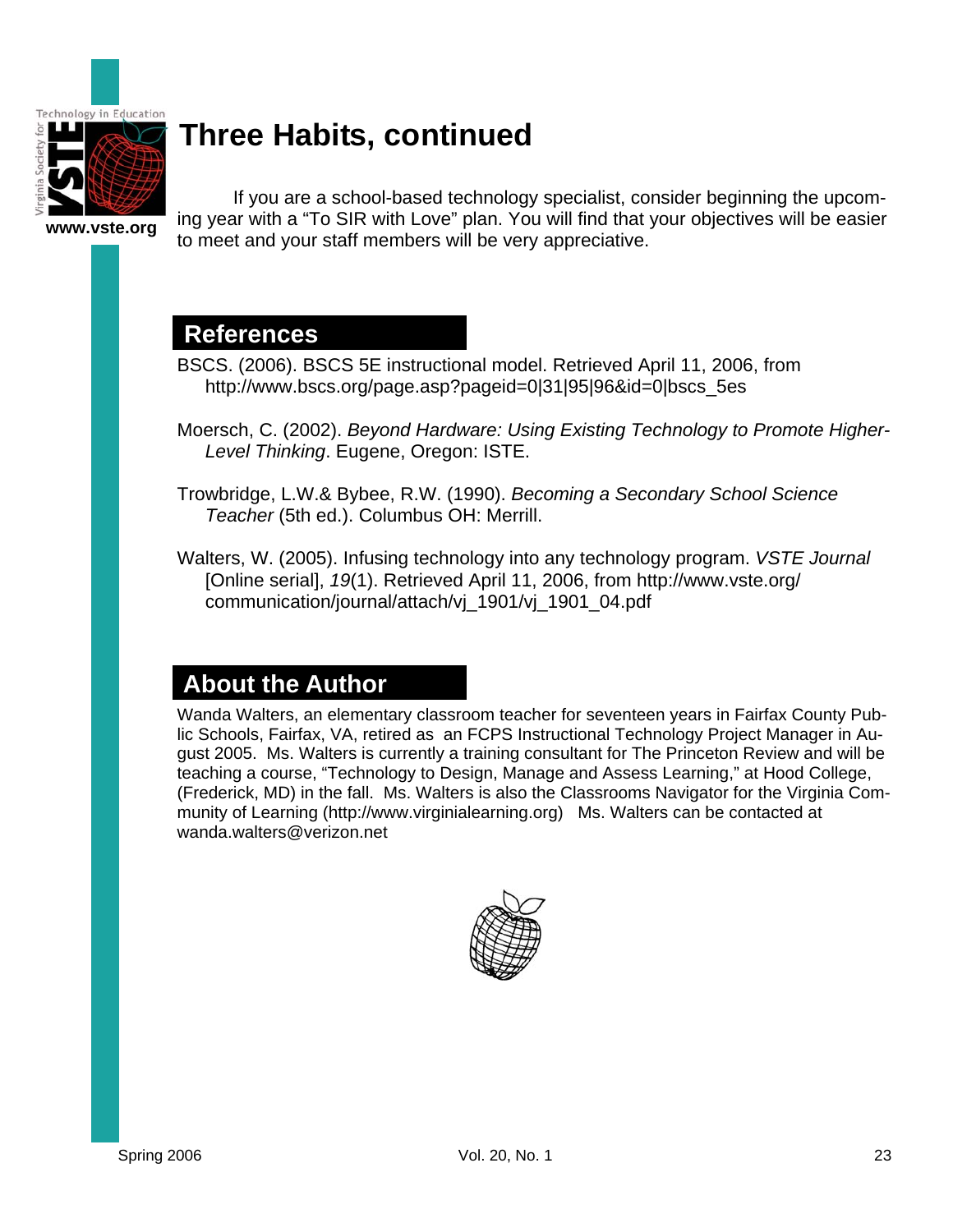Technology in Education



**www.vste.org** 

# **Technology planning in Virginia: A trend analysis**

*by Karen Richardson* 

echnology is often the handmaiden of school reform. This relationship is evident in the 1986 report, *Excellence in Education: A Plan for Virginia's Future*, commissioned by Governor Gerald Baliles and completed by The Governor's Commission of Excellence in Education [GCEE] (GCEE, 1986). This report spawned the Literacy Passport Test, the state's first standardized test, while also leading to the creation of a state-level position related to educational technology and the state's first educational technology plan. Increasing access to technology and making effective use of it were seen as ways to support other educational goals including reducing illiteracy and decreasing the wide disparity between school divisions in the state. According to the report, "For Virginia's educational system to be among the nation's best, it must operate on the cutting edge. Today that cutting edge is educational technology" (p. 13). T<br>is ev

 While some technology planning had taken place in the Commonwealth in the 1970s–mostly related to electronic classrooms and distance learning–the Excellence in Education report widened the focus to look at all the new technologies that were rapidly becoming available and really began the process of formal technology planning in Virginia. The Commission's foresight to include technology as part of the school reform effort meant that Virginia got an early start on thinking about technology in schools and was able to help further a more organized state-wide approach to implementation, providing much-needed funding and guidance for localities as they faced the expensive tasks of rewiring schools and purchasing hardware and software, and then later as they developed their own policies and practices around the use of technology in the instructional program. Technology was part of the policy and planning conversation from the beginning; it took on an importance it might otherwise not have had. Indeed, by 1992, when some states still did not even have a state technology plan, the Standards of Quality in Virginia called for local school biennial plans to have a technology component, and technology was identified as one of the Department of Education's five focus areas (Virginia Educational Technology Advisory Committee [VETAC], 1996, p. 1).

## **The Initial Plan (1988-1994)**

The first technology plan, which seemed at times more like a shopping list for Circuit City with its specifications for computers, wires, and even storage cabinets, was published in 1988 and covered a six-year time period. It has been followed by two more plans, with the current plan published in 2003 (Virginia Department of Education [VDOE], 2003). These plans reflect state policies towards technology and education, and by studying these

The VSTE Journal is published by the Virginia Society for Technology in Education. Permission is granted to copy and distribute single articles from this publication for non-profit use with copyright notice.

Contents copyright © 2006, VSTE All rights reserved.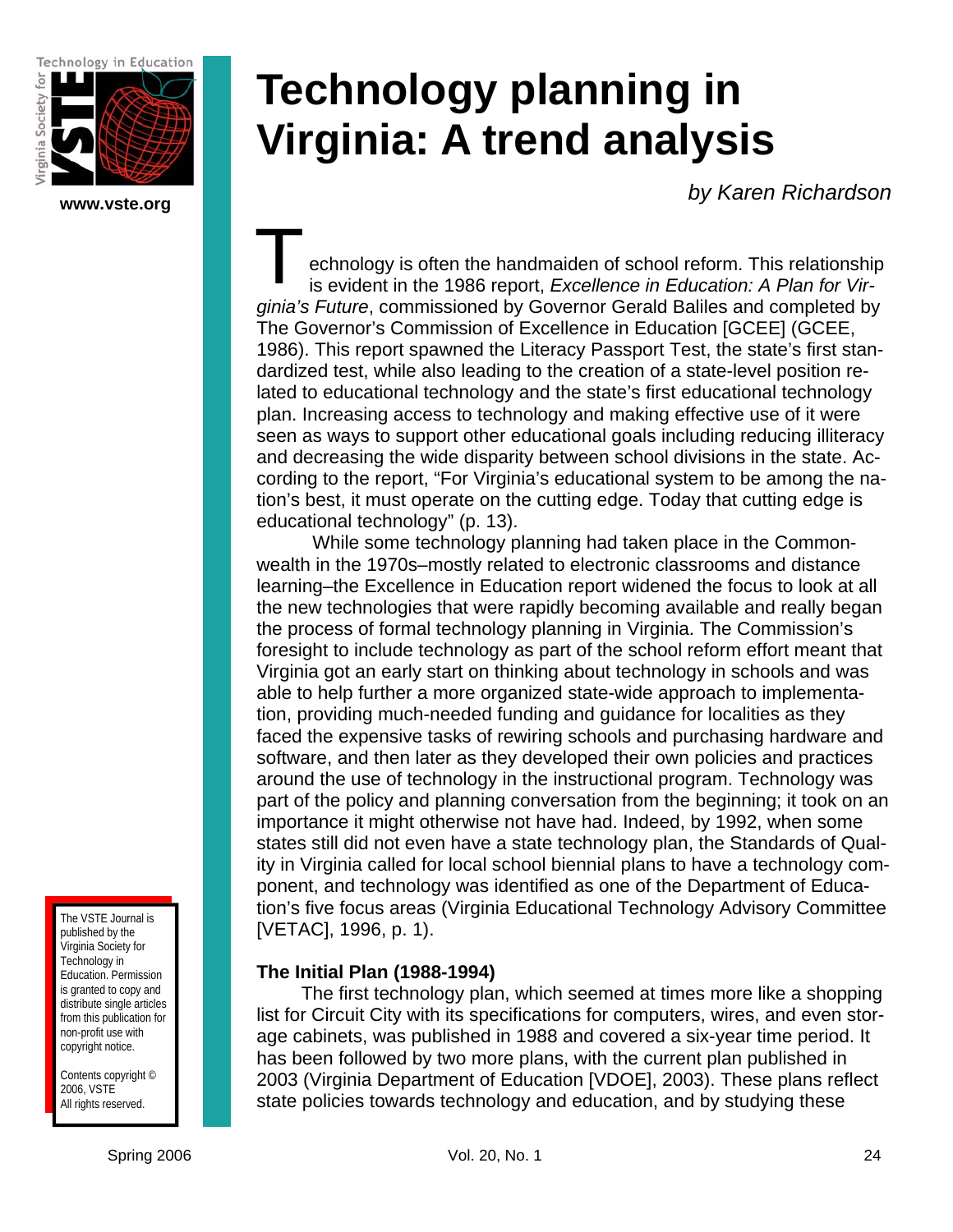

plans, we can identify trends in state support for technology use in the Commonwealth's schools.

### **Recent Trends Related to Implementation**

Several of the trends can be directly traced to the original Excellence in Education report and even earlier educational technology efforts. These include a concern for equity, using technology to support student achievement, and the need for more automated data collection.

Equity was a major concern of the Excellence report, and that concern is reflected in the first technology plan. The report specifically mentioned the use of technology to close the gap between wealthier urban divisions and poorer rural divisions by using electronic classrooms, which had already been developed in Virginia in the 1970s. This initial focus on distance learning has been reflected throughout the three technology plans, and currently the Department of Education is developing a Virtual Advanced Placement School that provides students throughout the state the opportunity to earn college credit even if their local high school does not offer Advanced Placement courses.

The report also recommended the use of technology in support of the state's new Literacy Passport Test (LPT). This relationship between standardized testing and technology has remained a prominent theme throughout all three technology plans. The first plan focused on placing microcomputers in the middle grades since that is where the LPT was given. In subsequent plans, technology use in the schools was tied to instruction and remediation related to the Standards of Learning. The state's current Web-based SOL Technology Initiative, which will be discussed in detail later, represents the most recent effort to use technology to support student achievement.

Finally, another major theme of the original Excellence in Education report that has remained in place throughout the past 16 years was that technology be used to "reduce the paperwork burden which is piling up for teachers and administrators" (GCEE, 1986, p. 14). Beginning with the first plan and continuing through the current plan, the state has focused on developing databases that could be used to track student, financial and teacher information. The second plan could report that such a system—the Virginia Student Information Management System (VASIMS) had been developed and adopted by over 100 school divisions in the state (VETAC,1996, p. 15). More recently, that system has been updated and replaced by a Windows-based version. By the third report, the focus was on web-based data applications for state data collection, warehousing, and reporting. It also calls for a common set of data definitions that allows standard communication and interpretation of student information. Yet, while the technology has gotten more sophisticated, the purpose remains the same: to provide divisions with support for collecting, analyzing, and storing student data in a way that will be useful to individual districts and the state.

Thus, the 1986 report provided the seeds of several technology initiatives still in place today. The first technology plan, published in1988, addressed the concerns of the report, but also began several trends that remain part of Virginia's plan for technology today. One of those is the recommendation that schools "designate a responsible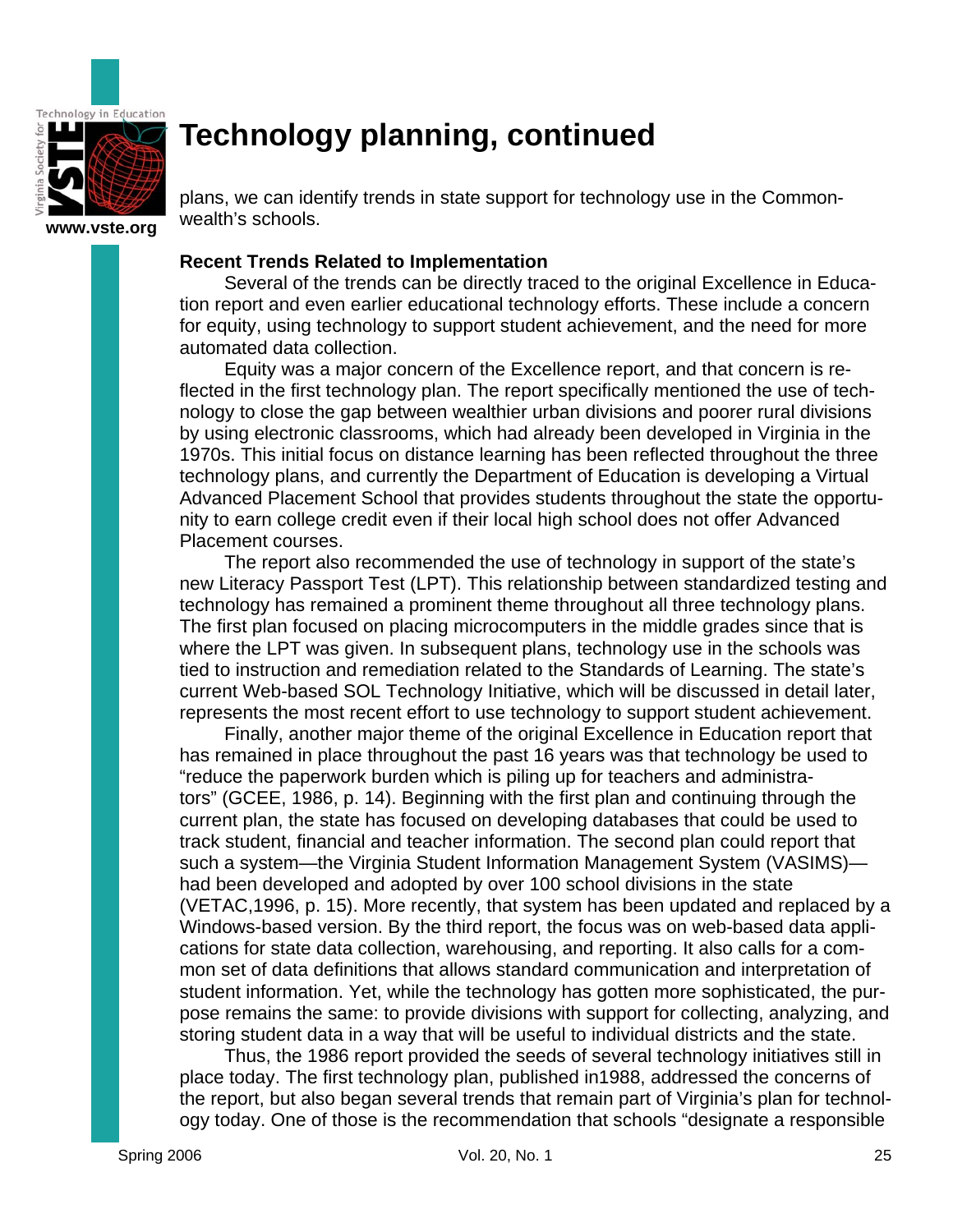

person in each school division and school to coordinate staff development and application of technology" (VDOE, 1989, p. 9). According to that first plan, this person might be a teacher, administrator, media specialist or other instructional specialist working in either a part-time or full-time capacity. By the time of the publication of the second plan, the state had come to recognize the need for "the consistent support and assistance of a building technology designee to show best technology applications for best teaching practices" (VETAC, 1996, p. 27). The plan recommends specialized training for this designee and the development of guidelines for technology competencies and endorsement requirements. The most recent plan takes this position one step further, calling for establishing and maintaining "instructional technologists" in school divisions. The plan clearly defines this new position as a licensed educator who works directly with teachers to help them integrate technology in their classrooms (VDOE, 2003, p. 34). In addition, the Standards of Quality (SOQ) that are used to set benchmarks for Virginia's schools were recently amended to reflect this new position (VDOE, 2004, p.8). The SOQ call for a minimum of two technology positions for each 1,000 students with one being technical and the other one to serve as an instructional technology resource specialist.

### **A Focus on Integration**

This growing concern for actually using technology in schools rather than simply collecting hardware can be clearly seen in the most recent report. This is a reaction to research in both Virginia and across the United States that has increasingly shown that while school have spent billions on hardware, software and connectivity, very few teachers are using the computers with any regularity or for much beyond drill and practice or word processing. The first two plans shared an emphasis on creating foundation levels for computer technology and networking infrastructures within the schools. They each set target goals for student/computer ratios beginning with 10 to 1 in the first plan and 5 to 1 in the second plan. Much is made, at least in the first plan, of specific technologies that should be purchased, and the second plan makes similar recommendations for types of networks that should be established within schools. Basically, the focus of the first two plans was to bring the state school divisions up to speed with technology. The third plan took a somewhat radical departure from this trend, with the focusing moving from "stuff" to "what to do with the stuff." The plan emphasizes the importance of integrating technology into instruction by devoting the first, and most extensive part of the current plan, not to hardware and wires as it did in previous plans, but with classroom use of computers and the express goal of improving teaching and learning through the appropriate use of technology (VDOE, 2003, p. 21). Hardware and software now take a back seat to teaching and learning in terms of the planning process although the state still recognizes that many school divisions do not provide the necessary access to support the targets identified by the plan and continues to recommend that schools meet a 5 to 1 computer to student ratio (VDOE, 2003,). Access is clearly tied to student achievement rather than, as in past plans, where the effort seemed simply to accumulate technology resources.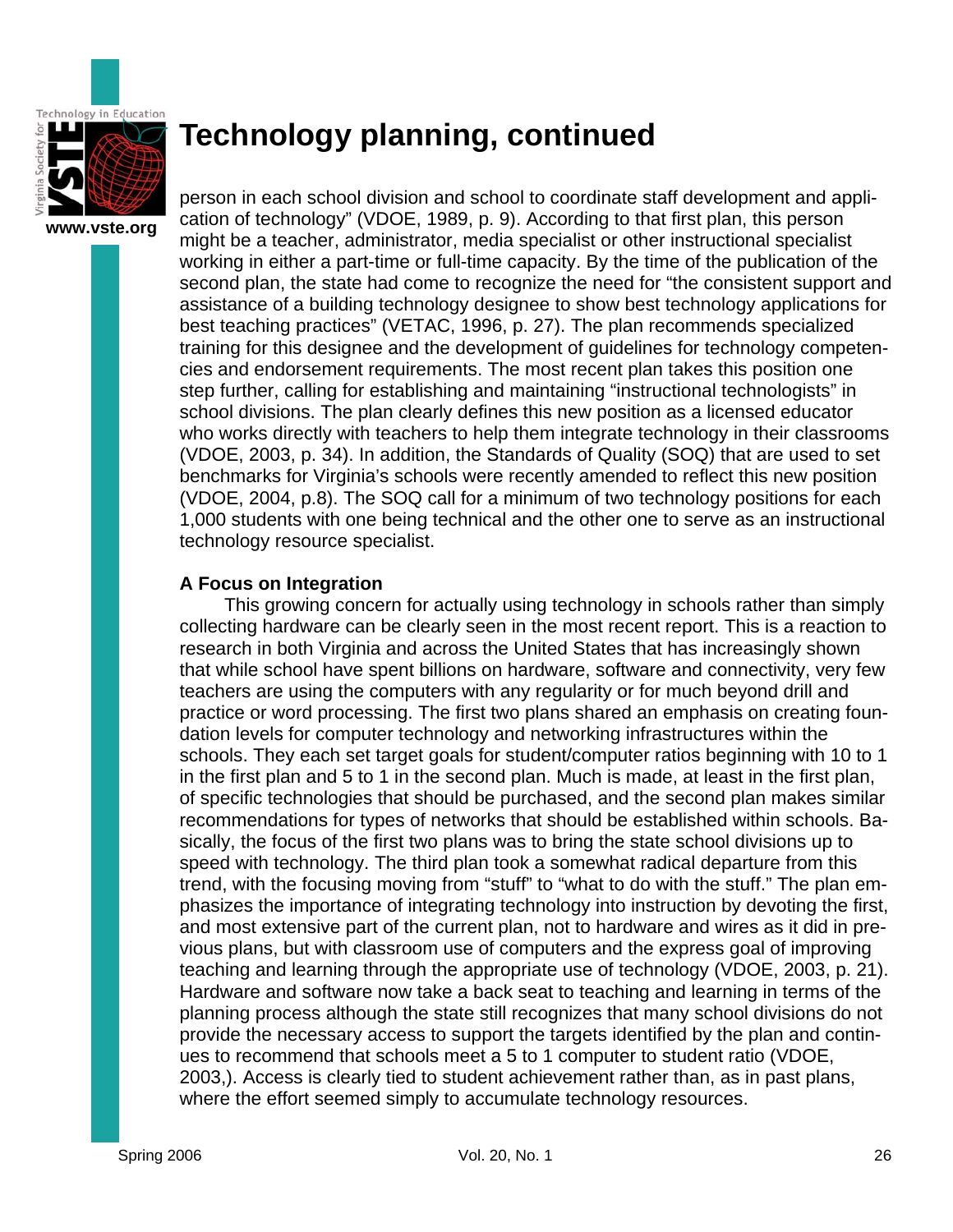

The other area in which the move from accumulation to integration can be seen is in the changing trends regarding professional development. Training and a concern for skills has been a part of all three technology plans, but like the move from technical specifications to concerns about teaching and learning found in the integration section of the third report, the focus of the recommended types of professional development has changed as well, again most radically from the second to the third plans. The first two plans were concerned mainly with skills in using technology, calling for basic level training in "computer utilization" (VDOE, 1989, p. 24) and "available technologies and software" (VETAC, 1996, p. 29). Thus, teachers took courses in Power-Point and Word, learned how to create web pages, and sometimes even performed technical work like installing memory or replacing a hard drive. But the third plan refocused this professional development on helping teachers learn to use the technology to support teaching and learning with programs including "effective approaches to integrating technology into K-12 education" (VETAC, 1996, p. 6).

### **Research-Based Decision Making and Introducing Standards**

One major trend had its roots in the 1980s but has only become a recent priority as a result of national policies. Using research to identify best practices, guide decisions about technology use, and justify expenditures for technology has been a trend throughout the history of technology planning in Virginia although it has taken on a more prominent role over the years, particularly with the passage of the federal No Child Left Behind legislation that emphasizes the need to support education practices with evidence-based research. The first plan made little mention of specific research studies but called for

more research studies…to provide answers to legislators who are responsible for appropriating funds for technology and to educational administrators and teachers who decide how to use the funds. Informed decisions based upon valid, reliable research will promote public confidence in and support for educational technology. (VDOE, 1989, p. 29)

By the time of the second plan, evaluation had taken on a larger presence, warranting its own section and making only one clear recommendation: "To assess on a continuing basis the impact of technology in schools to learn which technologies provide the most benefit to student achievement" (VETAC, 1996, p. 34). An appendix described research studies related to each of the plan's major sections and demonstrated how it had been used to develop the plan. In the current plan, evaluation has been renamed "accountability," but the goal is essentially the same: "Assess the value that information technology adds to teaching and learning environments" (VDOE, 2003, p. 7). More significantly, research has been moved from the appendix and to the front of the plan. The Executive Summary makes much of the research base that supports the plan and indeed, each of the five sections of the plans begins with a review of recent research in that particular area. In addition, the Introduction points to various studies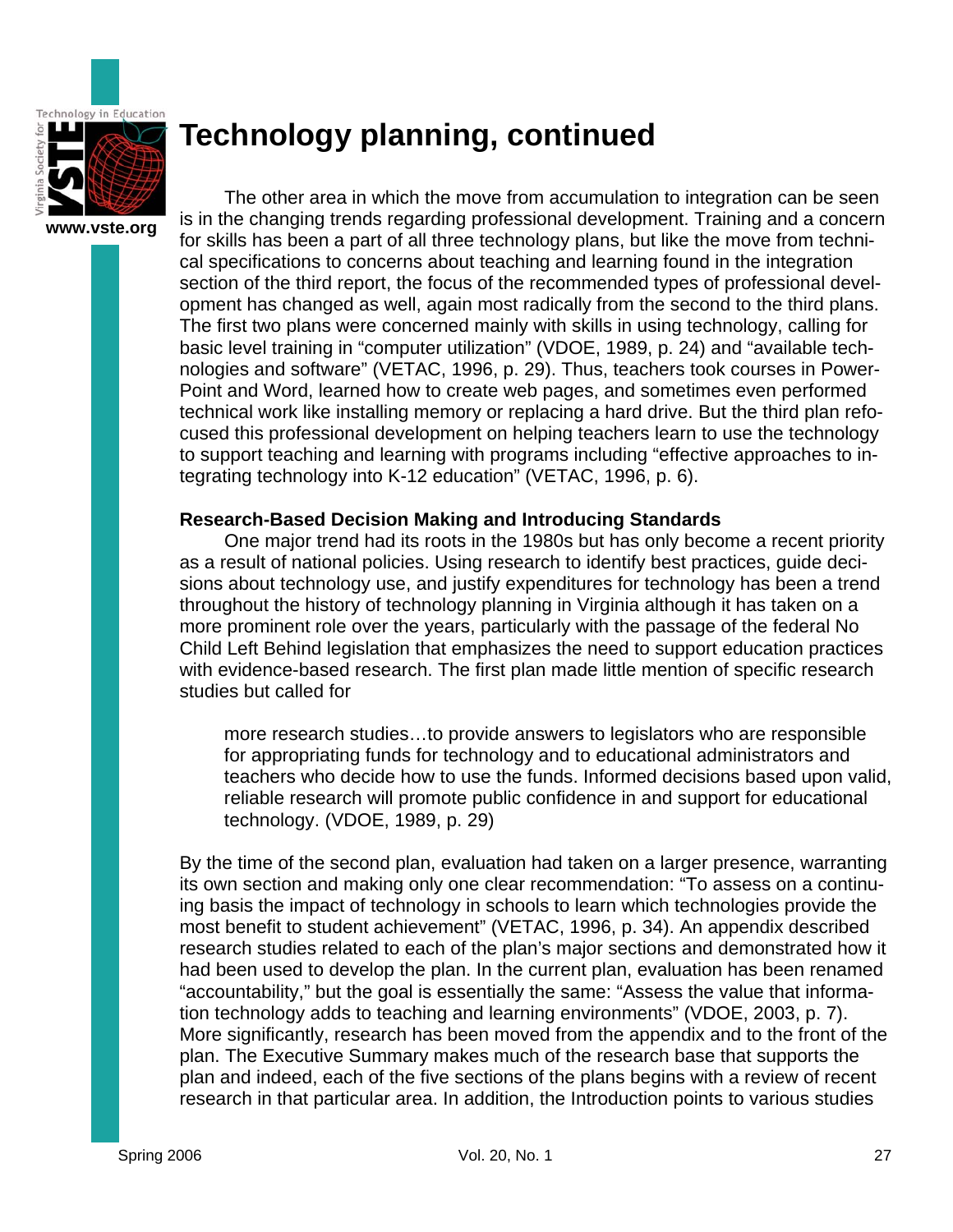

and reports that have been commissioned by the state over the years and whose results have contributed to the current plan. It seems to be all about research now.

Certainly, creating standards is a trend seen throughout the three plans. They reflect a concern for defining minimum requirements both for technologies and the people who use them. The first plan was more concerned with setting standards for foundation-level technologies that should be found in every school. But standards for teachers and students were not far behind. One of the direct results of the second technology plan was the creation of the Technology Standards for Instructional Personnel in 1998, which in 1999, the General Assembly declared that all teachers had to meet in order to qualify for licensure. In addition to teacher standards, the state had already created Technology Standards for Students as part of the Standards of Learning. Currently, the state is working on technology standards for school administrators, which will be based on the National Educational Technology Standards for Administrators (VDOE, 2003). In addition, the state is considering updating the technology standards for instructional personnel to reflect new technologies and the emphasis on the use of technology to support teaching and learning, a trend seen in other areas as well.

 Of course, none of this would have happened without funding. While Virginia has never had an annual funding stream for technology, it has consistently funded technology in schools with an annual average expenditure of about \$50 million (Richard, 2003). The need for a consistent funding stream was highlighted by Larry Hoover, school superintendent and first chair of the Virginia Educational Technology Advisory Committee, formed in 1988 at the recommendation of the Baliles' commission. In remarks to the General Assembly in 1999, Hoover pointed out that it would be nice if school divisions were able to rely on a predictable amount of technology money from the state each year. But he also commended that General Assembly for its ongoing support that has been "instrumental in advancing instructional technology in our public schools" (Hoover, 1999, p. 1).

### **Embracing New Technologies**

The final trend evidenced throughout the planning program is Virginia's willingness to embrace new technologies, particularly the World Wide Web. Despite the fact that the first technology plan was published several years before the words "world wide web" or "internet" became part of the vernacular, its third section—entitled Connections—focused specifically on developing an electronic network that would link the DOE and local school divisions with the rest of the world. It envisioned the creation of a shared network called Virginia Net where users could communicate and share information and resources with other users around the world. By the time the second plan was published, Virginia Net had become Virginia's Public Education Network, or VA PEN, a state-wide internet system serving the local school divisions. Indeed, the state provided many teachers and students with their first email addresses as well as dial up access to this new electronic network called the internet. In fact, by 1996, the system had over 18,000 users and had had to impose severe limitations on the use of the network because of the overwhelming demand (VETAC, 1996). Eventually, the state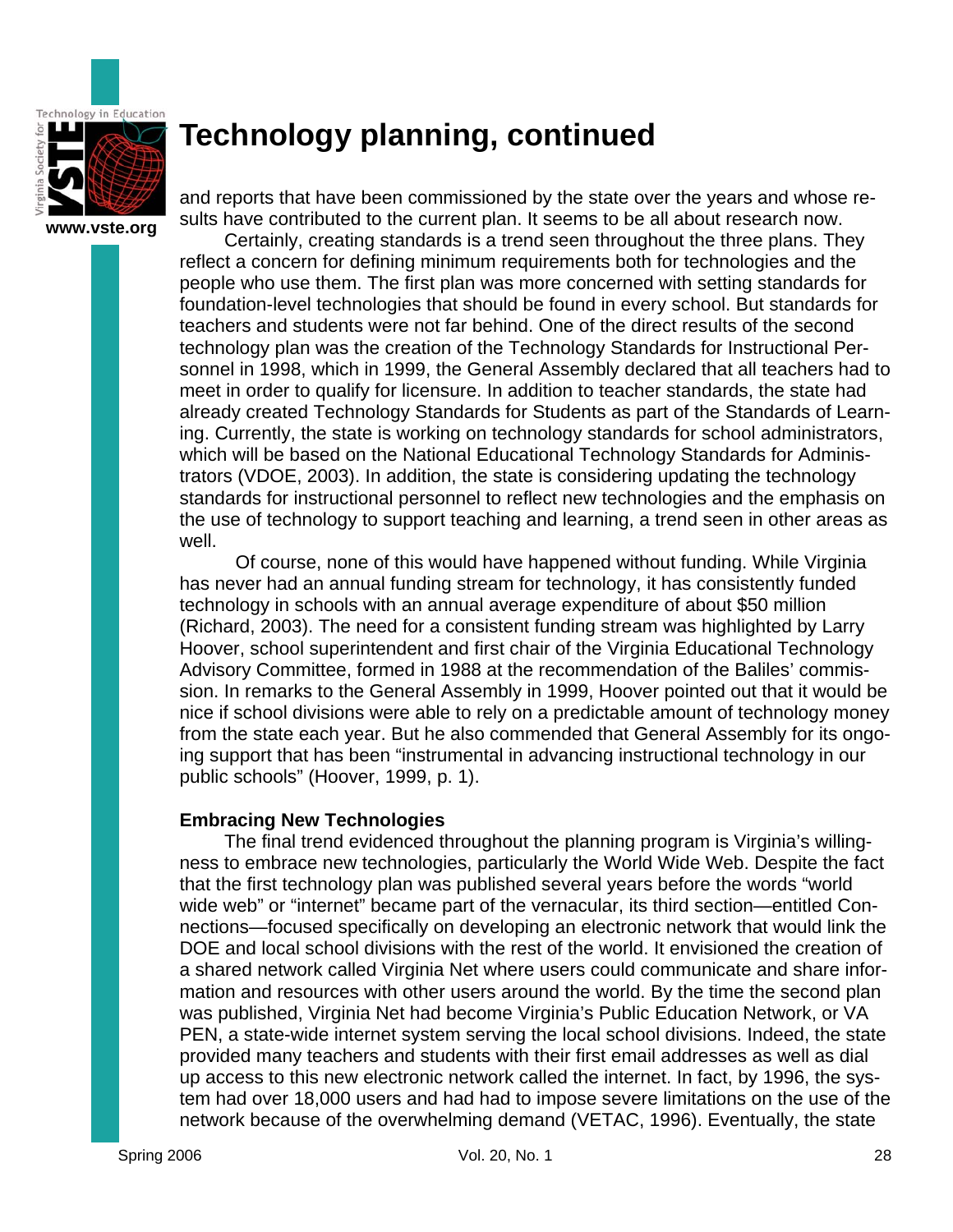

gave up the role of internet service provider, preferring to leave that function to the school localities.

Now, the state is making innovative use of the web again with the web-based SOL Technology Initiative. According to the State Superintendent of Education, this initiative is intended to use web-enabled systems to improve Standards of Learning instructional, remedial, and testing capabilities of high schools. Funding for this program is targeted to reach three general goals in each high school. These goals are: a) providing student access to computers with a ratio of one computer for every five students, b) creating internet-ready local area network capability in every school, and c) assuring adequate high speed, high bandwidth capability for instructional, remedial, and testing needs (DeMary, 2000).

Specifically, the state wanted to be able to administer the SOL high school tests online beginning in 2003, an initiative that required much work to bring various localities up to the standards. This emphasis has been noteworthy; according to Education Week's annual *Technology Counts* report, Virginia is one of the most advanced states when it comes to online testing (Richard, 2003).

### **Conclusion**

As the state has moved away from the detailed technical requirements outlined in the first plan, the plans seemed to indicate a changing relationship between the Department of Education, schools of education, and local school divisions. At the beginning, the state realized that if any of this was going to happen, they were going to have provide direction and funding: "Educational technology...must take a central place in public school education. This will not happen without state leadership and commitment" (GCEE, 1986, p. 13). Once school divisions began to take more local control by purchasing their own technology and hiring division and school staff to direct its use, the state could begin to work more as a collaborative partner with the divisions. Subsequent technology plans have had far fewer recommendations than the first one and were to be seen less as than as guides for local divisions to use in their own technology planning (VETAC, 1996, p. 1). Currently, localities are required to have plans that are "consistent with the state technology plan" (VDOE, 2003, p. 8). This focus on alignment between state and local plans helps further the state-wide vision for educational technology put into place nearly two decades ago.

The state technology plans have provided clear directions for the past 16 years for a variety of stakeholders related to technology integration from Department of Education employees to classroom teachers to business leaders to school administrators. Besides funding, the state has taken a variety of steps over the years to support school divisions in their efforts to grapple with technologies that seem to change every day. Through the use of its website which offers resources related to technology, professional development related to technology, and an annual technology conference, the Department of Education works to promote the fundamental purpose of the technology plan which is "to enhance students' academic achievement through the use of technology" (VDOE, 2003, p. 1).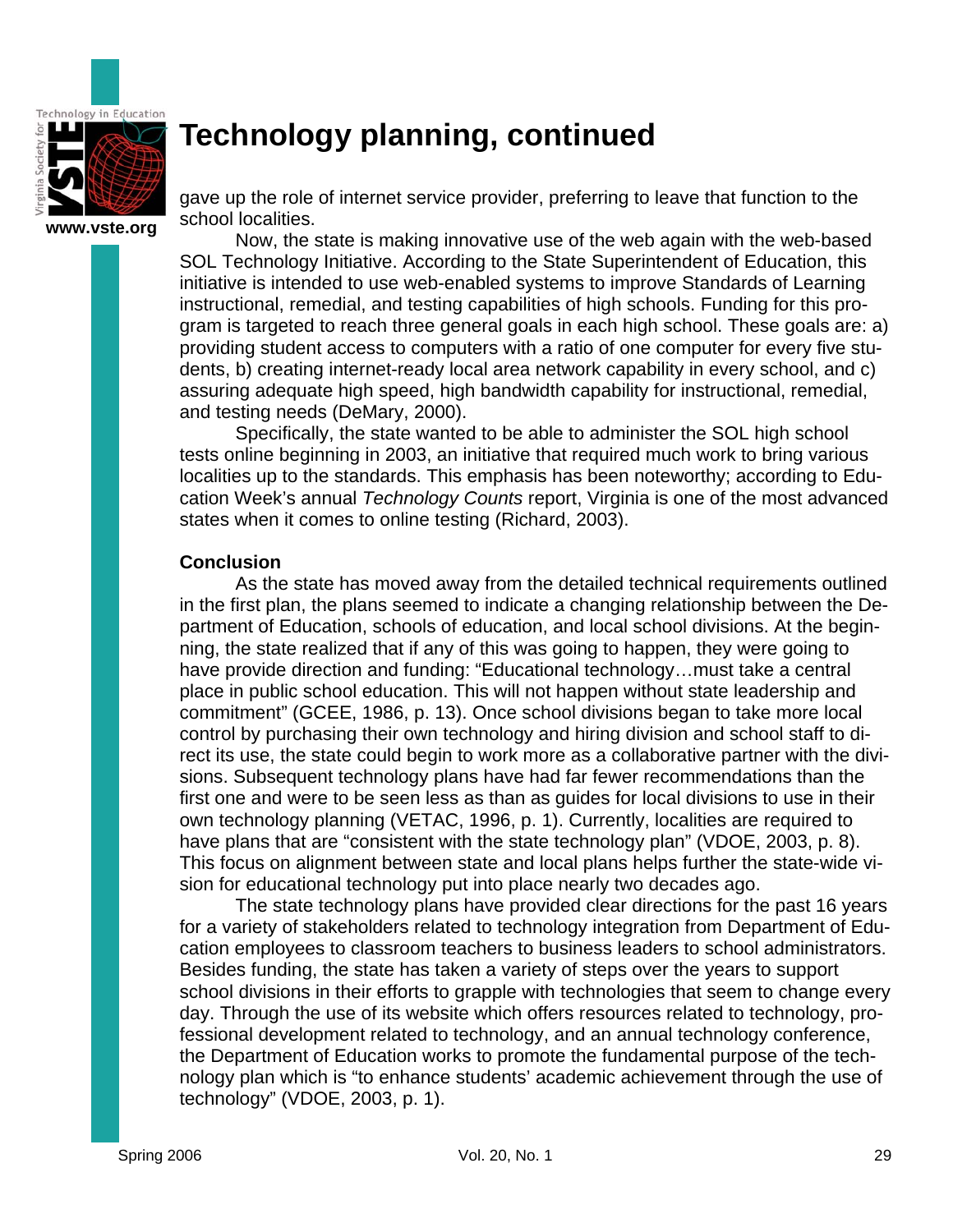

## **References**

**www.vste.org** 

- DeMary, J. (2000, June 2). Superintendent's Memo No. 113. Retrieved November 1, 2005, from http://www.pen.k12.va.us/VDOE/suptsmemos/2000/inf113.html
	- Governor's Commission on Excellence in Education. (1986). *Excellence in Education: A Plan for Virginia's Future*. Richmond, VA: Virginia Department of Education.
	- Hoover, L. (1999). Remarks to the general assembly subcommittee on science and technology on December 20, 1999. Retrieved from http://jcots.state.va.us/Studies/ Education/1999/Hoover.pdf
	- Richard, A. (2003). Virginia state profile. From *Technology Counts 2003*, published by Education Week. Retrieved from http://counts.edweek.org/sreports/tc03/ state\_profile.cfm?slug=35va.h22
	- Virginia Department of Education. (1989). *A six-year technology plan for Virginia*. Richmond, VA: Virginia Department of Education, Office of Educational Technology.
	- Virginia Department of Education. (2003). 2*003-2009 educational technology plan for Virginia.* Retrieved November 1, 2005, from http://www.pen.k12.va.us/ VDOE/Technology/plan2003-09.pdf
	- Virginia Department of Education. (2004). *Virginia standards of quality*. Retrieved November 1, 2005, from http://www.pen.k12.va.us/VDOE/VA\_Board/Standards/ index.html
	- Virginia Educational Technology Advisory Committee. (1996). *Six-year educational technology plan for Virginia*. Richmond, VA: Virginia Department of Education, Division of Technology.

## **About the Author**

Karen Richardson is the assistant director for VITAL, a grant related to technology and administrative leadership. As such, she works with technology resource teachers (ITRTs) and administrators across the state. Karen is a member of the VSTE Board of Directors, and also is a full-time doctoral student in the School of Education at the College of William and Mary, studying Curriculum and Educational Technology. She may reached at karen@ivyrun.com.